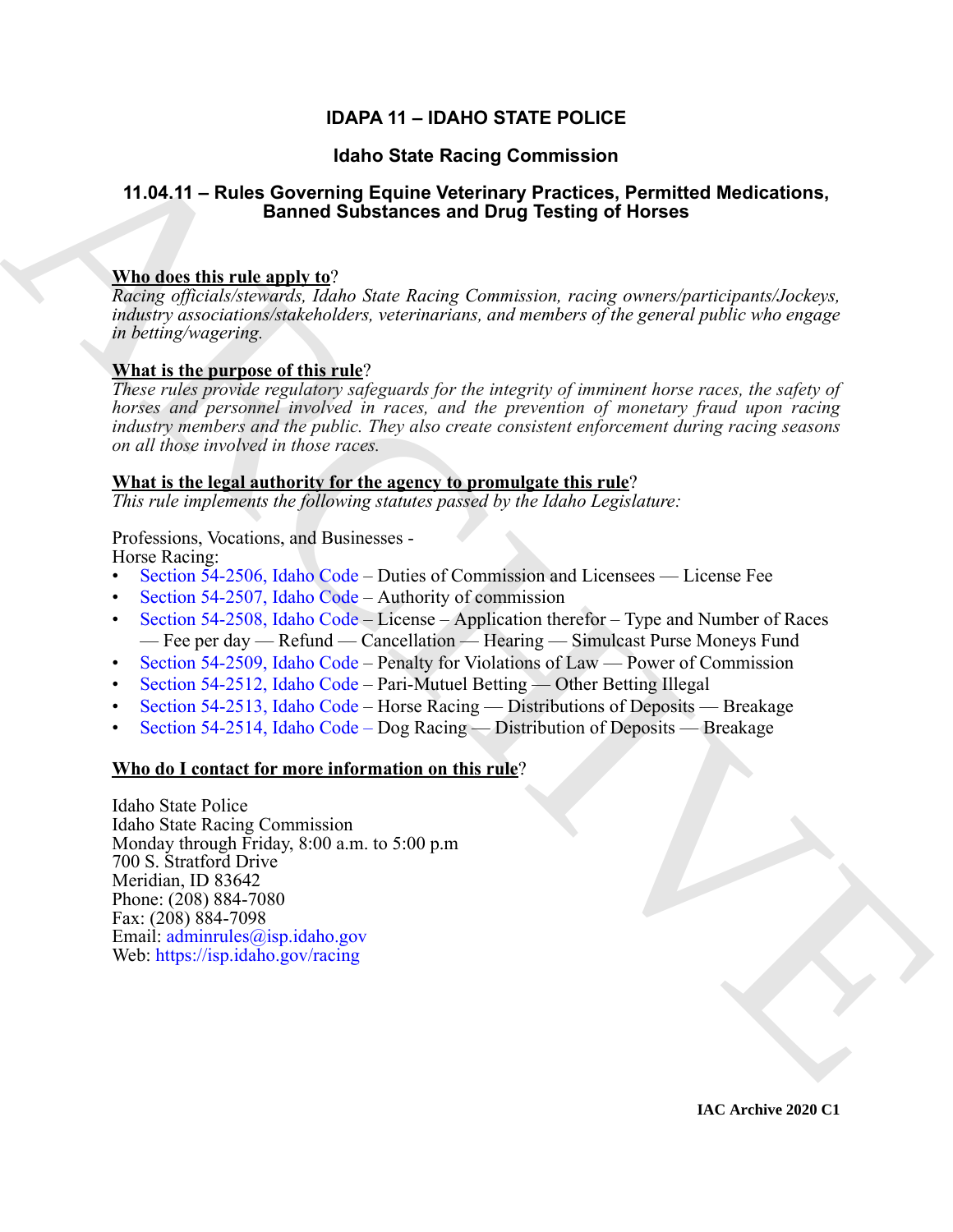# **Table of Contents**

# 11.04.11 – Rules Governing Equine Veterinary Practices, Permitted Medications,<br>Banned Substances and Drug Testing of Horses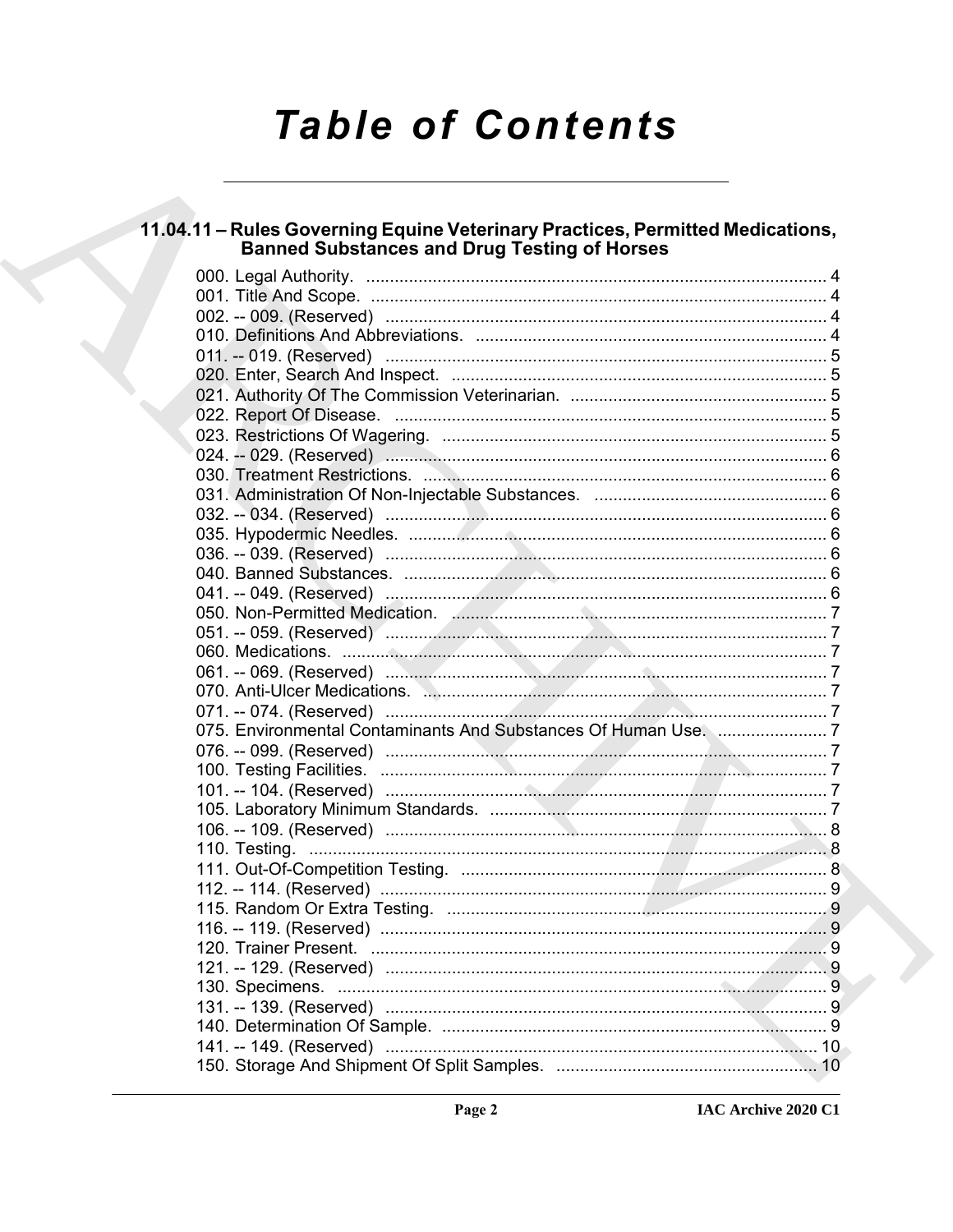## Table of Contents (cont'd)

|  | 151. -- 159. (Reserved) ……………………………………………………………………………………… 10       |    |
|--|--------------------------------------------------------------------|----|
|  |                                                                    |    |
|  |                                                                    |    |
|  |                                                                    |    |
|  |                                                                    |    |
|  |                                                                    |    |
|  |                                                                    |    |
|  | 210. Non-Steroidal Anti-Inflammatory Drug Request Form.  11        |    |
|  |                                                                    |    |
|  | 220. Approval Of Non-Steroidal Anti-Inflammatory Drug Request.  11 |    |
|  |                                                                    |    |
|  |                                                                    |    |
|  |                                                                    |    |
|  |                                                                    |    |
|  | 241. -- 249. (Reserved) ………………………………………………………………………… 12            |    |
|  |                                                                    |    |
|  |                                                                    |    |
|  |                                                                    |    |
|  |                                                                    |    |
|  |                                                                    |    |
|  |                                                                    |    |
|  |                                                                    |    |
|  |                                                                    |    |
|  |                                                                    |    |
|  |                                                                    |    |
|  |                                                                    |    |
|  |                                                                    |    |
|  |                                                                    |    |
|  |                                                                    |    |
|  |                                                                    |    |
|  |                                                                    |    |
|  |                                                                    |    |
|  |                                                                    |    |
|  |                                                                    |    |
|  |                                                                    |    |
|  |                                                                    |    |
|  |                                                                    |    |
|  |                                                                    |    |
|  |                                                                    |    |
|  |                                                                    |    |
|  |                                                                    | 16 |
|  | 990. Penalties.                                                    | 16 |
|  | 991. -- 994. (Reserved) ……………………………………………………………………………              | 16 |
|  |                                                                    |    |
|  |                                                                    |    |
|  |                                                                    |    |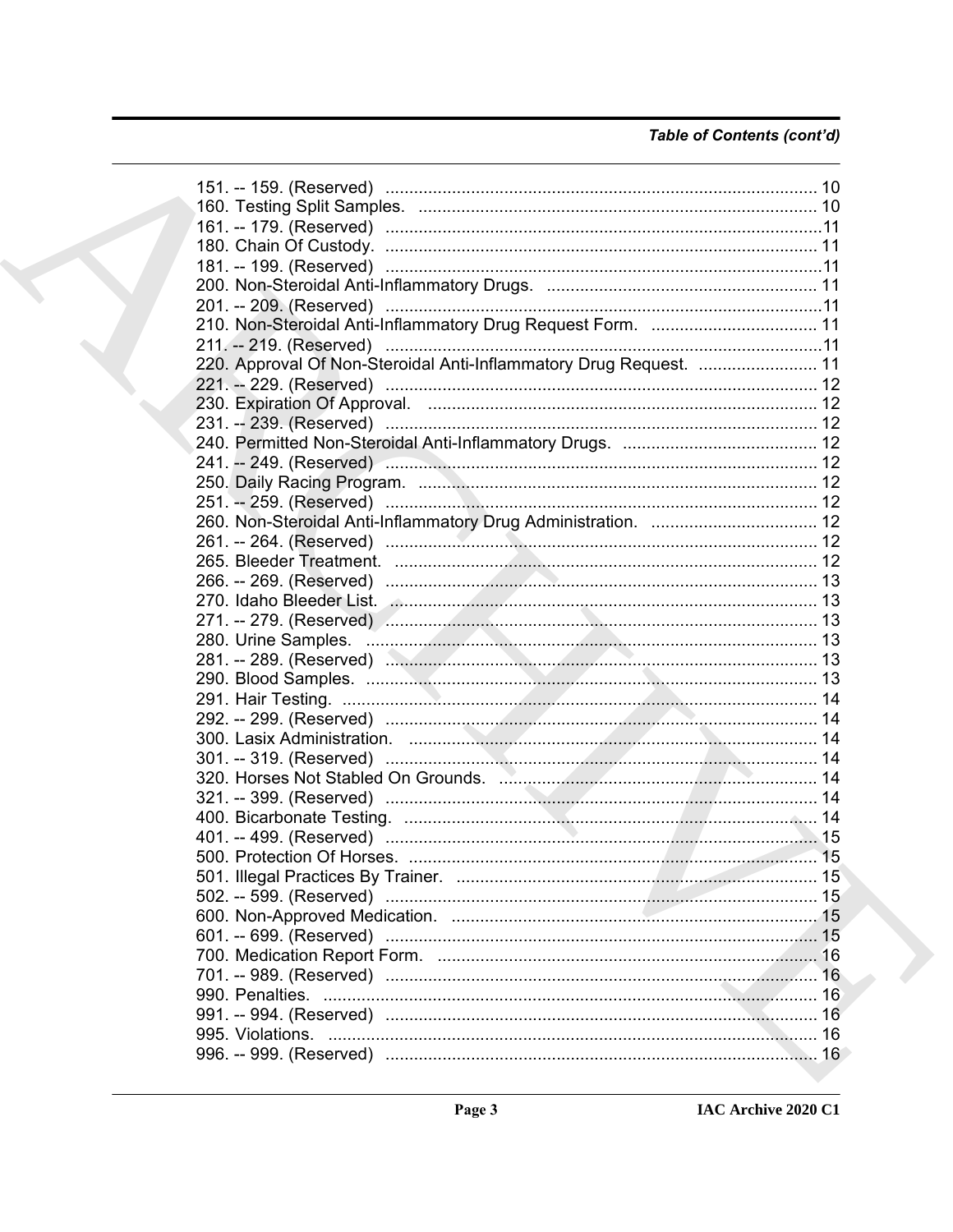#### <span id="page-3-0"></span>**11.04.11 – RULES GOVERNING EQUINE VETERINARY PRACTICES, PERMITTED MEDICATIONS, BANNED SUBSTANCES AND DRUG TESTING OF HORSES**

#### <span id="page-3-23"></span><span id="page-3-1"></span>**000. LEGAL AUTHORITY.**

This chapter is adopted pursuant to the legal authority of Title 54, Chapter 25, of the Idaho Code. (3-20-20)T

#### <span id="page-3-24"></span><span id="page-3-2"></span>**001. TITLE AND SCOPE.**

**01.** Title. These rules are cited as IDAPA 11.04.11, "Rules Governing Equine Veterinary Practices, d Medications, Banned Substances and Drug Testing of Horses." (3-20-20)T Permitted Medications, Banned Substances and Drug Testing of Horses."

**02.** Scope. These rules governs the practices of veterinarians licensed by the Racing Commission, 1 medication of horses and drug testing of horses by the Idaho State Racing Commission. (3-20-20)T permitted medication of horses and drug testing of horses by the Idaho State Racing Commission.

#### <span id="page-3-3"></span>**002. -- 009. (RESERVED)**

#### <span id="page-3-5"></span><span id="page-3-4"></span>**010. DEFINITIONS AND ABBREVIATIONS.**

In addition to the definitions in Title 54, Chapter 25, Idaho Code, the following apply: (3-20-20)T

601. THE A ANTIFORTY of the lagar anthony of Title So, Chapter 25, of for Idaho Code. (13.20.30)<br>
(ii). The ARCHIVE of the state of the DATA 11.01.1). The Governing Equine Venerace Systems (13.20.30)<br>
(ii). The Theoretica **01. Bleeder List**. A list maintained by the commission veterinarian with all horses that have demonstrated external evidence of exercise induced pulmonary hemorrhage from one (1) or both nostrils during or after a race or workout. (3-20-20)T

<span id="page-3-7"></span><span id="page-3-6"></span>**02. Calendar Year**. A calendar year beginning January 1 and ending December 31. (3-20-20)T

<span id="page-3-9"></span><span id="page-3-8"></span>**03.** Colt. An intact male horse under five (5) years of age. (3-20-20)T

**04. Commission Veterinarian**. A Racing Commission appointed veterinarian having authority to the Racing Commission's rules relating to veterinary practices. (3-20-20) enforce the Racing Commission's rules relating to veterinary practices.

<span id="page-3-10"></span>**05. DMSO**. Dimethyl Sulfoxide. (3-20-20)T

<span id="page-3-11"></span>**06.** Filly. A female horse that has not reached five (5) years of age. (3-20-20)T

<span id="page-3-14"></span><span id="page-3-13"></span><span id="page-3-12"></span>**07.** Gelding. An altered male horse of any age. (3-20-20)T

**08. Horse**. Includes filly, mare, colt, horse or gelding in general; when referring to sex, a horse is an ale five (5) years old or older. (3-20-20) intact male five  $(5)$  years old or older.

**09. Hypodermics**. Any hypodermic instrument, hypodermic syringe or hypodermic hollow needle used for injection of substances into the body of a horse. (3-20-20)T

**10.** Inspection of Horses. A veterinarian inspection to assess the racing condition of every horse n an official race. (3-20-20) entered in an official race.

<span id="page-3-17"></span><span id="page-3-16"></span><span id="page-3-15"></span>**11. Mare**. A female horse that has reached the age of five (5) years. (3-20-20)T

**12. Medication Report Form**. A form signed by the treating veterinarian disclosing the identity of the horse, the permitted drug being used with dosage or procedure administered, the time administered and the name of the trainer. (3-20-20)T

<span id="page-3-20"></span><span id="page-3-19"></span><span id="page-3-18"></span>**13.** Needle and Syringe. See Hypodermics - Subsection 010.08 of this rule. (3-20-20)T

**14. Owner**. The person that has legal title to, or has financial control of, a horse utilized for racing in owever, an interest in the winnings of a horse does not itself constitute ownership. (3-20-20)T Idaho. However, an interest in the winnings of a horse does not itself constitute ownership.

**15. Penalties**. For this chapter, a penalty issued against an individual(s) found guilty of medication and lations. (3-20-20) drug violations.

**16. Primary Laboratory**. A laboratory approved by the Racing Commission to conduct testing and official analysis of post-race samples. (3-20-20)T

<span id="page-3-22"></span><span id="page-3-21"></span>**17. Prohibited Substances**. Medication and drugs that should not be administered to a horse.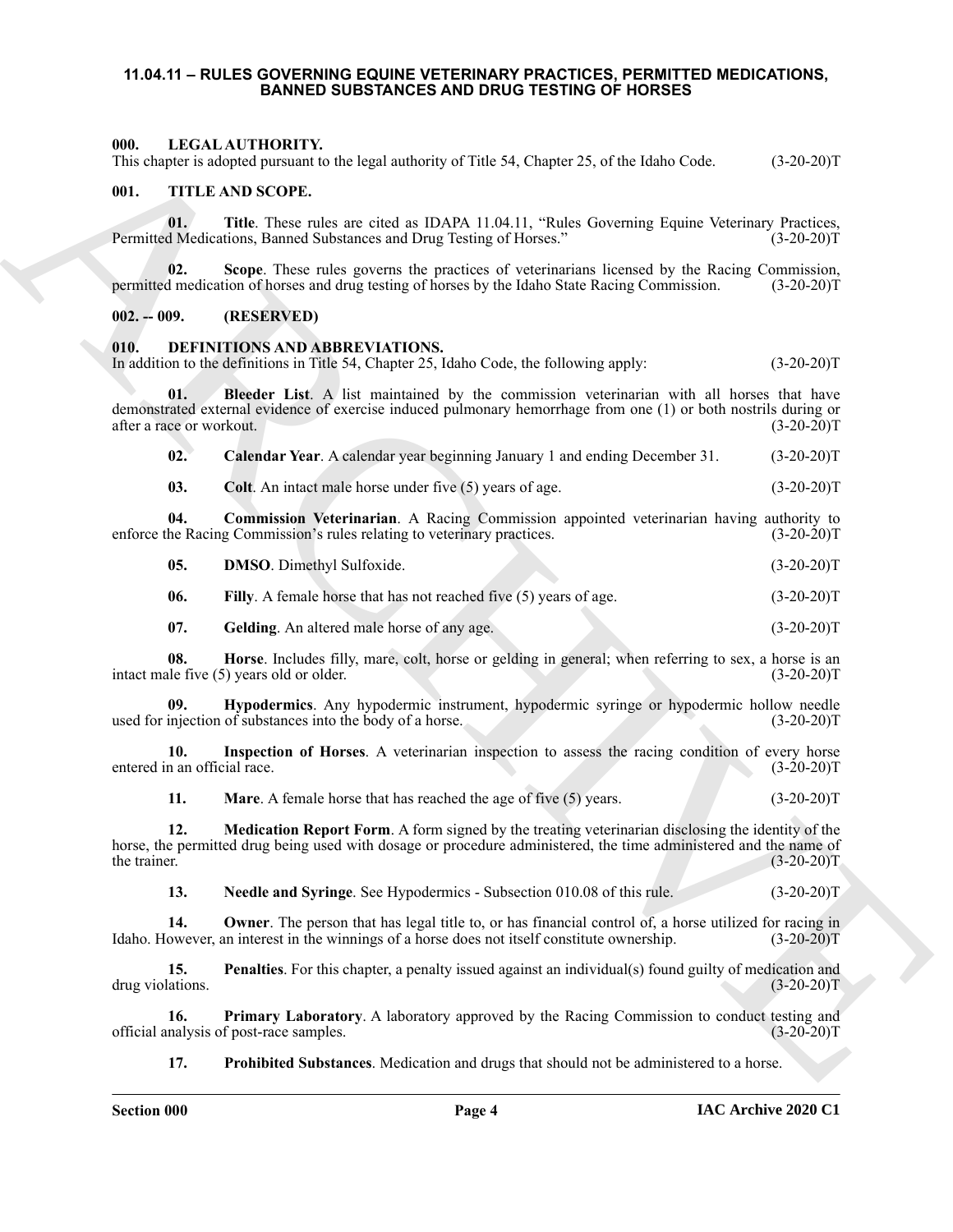#### $(3-20-20)T$

<span id="page-4-6"></span>**18. Racing Association**. Any person licensed by the Racing Commission to conduct live or simulcast uel wagering. (3-20-20) pari-mutuel wagering.

<span id="page-4-7"></span>**19. Racing Condition**. The physical ability to race of a horse determined by the commission veterinarian. (3-20-20)T veterinarian. (3-20-20)T

<span id="page-4-8"></span>**20. Referee Laboratory**. Laboratory approved by the Racing Commission to conduct split sample testing.  $(3-20-20)T$ 

<span id="page-4-9"></span>**21. Sample**. A blood, urine, saliva, hair, or any other acceptable specimen taken from a horse at the of the commission veterinarian. (3-20-20)<sup>T</sup> direction of the commission veterinarian.

<span id="page-4-10"></span>**22.** Split Sample. A blood, urine, saliva, hair, or any other acceptable specimen taken from a horse that than the minimum sample requirement. (3-20-20) is greater than the minimum sample requirement.

<span id="page-4-11"></span>**23. Suspension**. Punishment for violation of the Racing Commission rules. The offender is denied privileges of the racing facilities for a specified period of time. (3-20-20)T

<span id="page-4-12"></span>**24. Test Area**. A secured testing area provided by a racing association used for taking samples of tine, saliva, hair, or any other acceptable specimen for testing. (3-20-20)<sup>T</sup> blood, urine, saliva, hair, or any other acceptable specimen for testing.

<span id="page-4-13"></span>**25. Trainer**. The person who conditions and prepares a race horse for racing, with the absolute responsibility to ensure the physical condition and eligibility of the race horse. (3-20-20)T

<span id="page-4-15"></span>**26. Veterinarian's List**. A list of all horses which are ineligible to be entered in any race due to a physical condition.

<span id="page-4-16"></span>**27.** Veterinarians' Reports. The Medication Report Form completed by every veterinarian who treats rse at any location under the jurisdiction of the Racing Commission. (3-20-20) a racehorse at any location under the jurisdiction of the Racing Commission.

<span id="page-4-14"></span>**28. Veterinarian**. Practicing Private practitioner employed by owners and trainers on an individual case or contract basis. (3-20-20)T

#### <span id="page-4-0"></span>**011. -- 019. (RESERVED)**

#### <span id="page-4-17"></span><span id="page-4-1"></span>**020. ENTER, SEARCH AND INSPECT.**

Globe State Police/Nacing Commission<br>
Theoretical Association Commission<br>
Theoretical Association Architecture and the properties of the control of the control of the control<br>
Theoretical Association and the properties de Every Racing Association, the Racing Commission, the Stewards or trained and qualified agents of the Idaho State Police, have the right to enter, search and inspect the buildings, stables, rooms and other places where horses which are eligible to race are kept, or where property and effects of the licensee are kept within the grounds of the Racing Association. Any licensee accepting a license is deemed to have consented to such search and to the seizure of any non-approved or prohibited materials, chemicals, drugs or devices and anything apparently intended to be used in connection therewith. (3-20-20)T

#### <span id="page-4-5"></span><span id="page-4-2"></span>**021. AUTHORITY OF THE COMMISSION VETERINARIAN.**

The Commission Veterinarian has the authority to supervise the actions of veterinarians licensed by the Racing Commission while they are practicing at any location under the jurisdiction of the Racing Commission. The commission veterinarian recommends to the Stewards or the Racing Commission disciplinary actions for any veterinarian who violates any Racing Commission rule. (3-20-20)T veterinarian who violates any Racing Commission rule.

#### <span id="page-4-18"></span><span id="page-4-3"></span>**022. REPORT OF DISEASE.**

All practicing veterinarians must promptly notify the commission veterinarian of any reportable disease and any unusual incidence of a communicable illness in any horse in his charge. (3-20-20)T

#### <span id="page-4-19"></span><span id="page-4-4"></span>**RESTRICTIONS OF WAGERING.**

A practicing veterinarian may not wager on the outcome of any race if the practicing veterinarian has treated a horse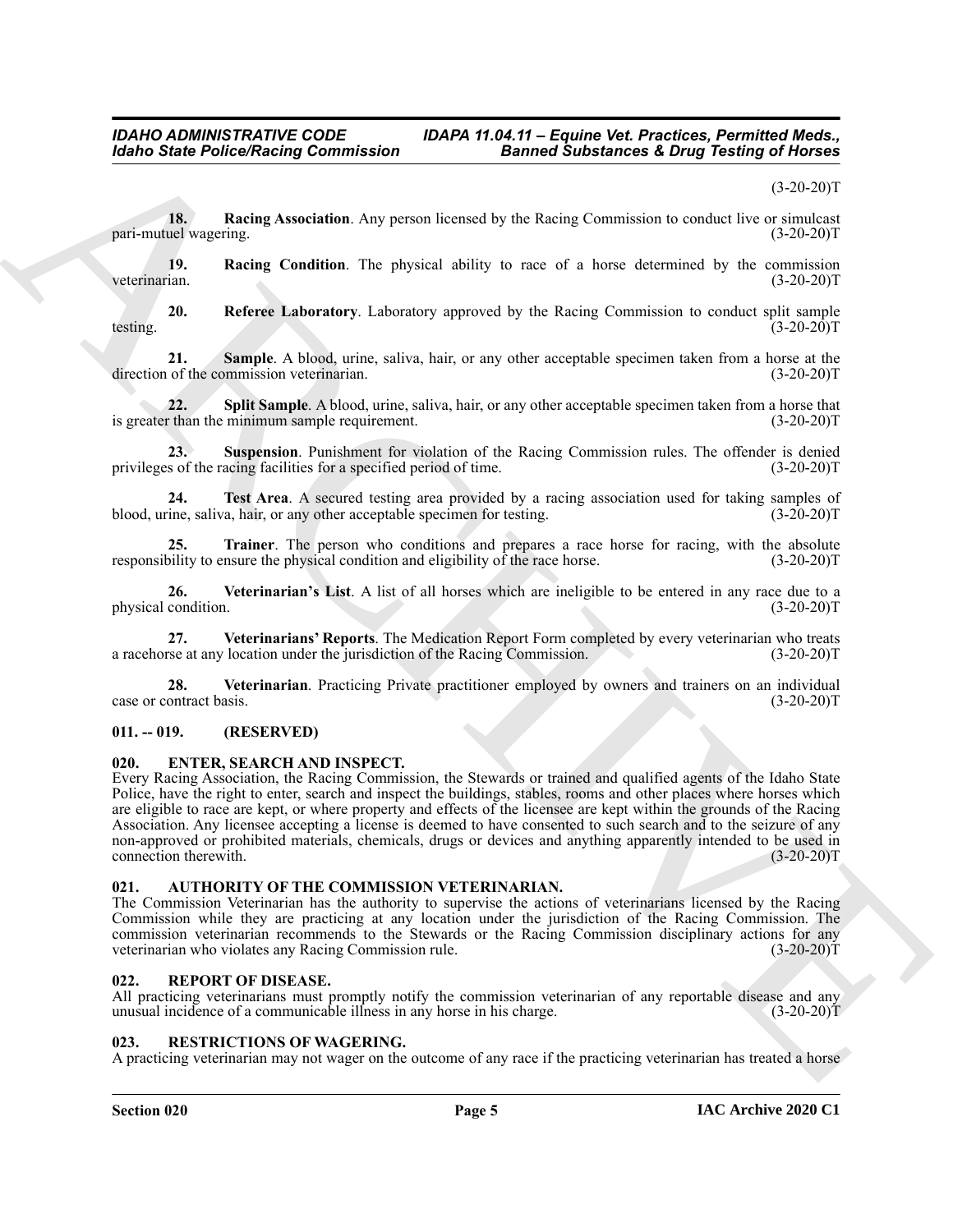participating in the race within the past thirty (30) days. (3-20-20)T

#### <span id="page-5-0"></span>**024. -- 029. (RESERVED)**

#### <span id="page-5-19"></span><span id="page-5-1"></span>**030. TREATMENT RESTRICTIONS.**

Models State Police/Neising Commission<br>
yesters at the state police Mathematics and the state of the state of the state of the state of the state of the state of the state of the state of the state of the state of the sta Except as otherwise provided by these rules, no person other than a veterinarian licensed to practice veterinary medicine in Idaho and licensed by the Racing Commission may administer a prescription or controlled medication, drug, chemical or other substance, including any medication, drug, chemical or other substance by injection, to a horse at any location under the jurisdiction of the Racing Commission. (3-20-20)T

#### <span id="page-5-8"></span><span id="page-5-2"></span>**031. ADMINISTRATION OF NON-INJECTABLE SUBSTANCES.**

These rules do not apply to the administration of the following substances in approved quantitative levels present in post-race samples, if any, or as they may interfere with post-race testing: (3-20-20)T post-race samples, if any, or as they may interfere with post-race testing:

<span id="page-5-10"></span>**01. Nutritional Supplement**. A recognized non-injectable nutritional supplement or other substance 1 by the commission veterinarian; (3-20-20) approved by the commission veterinarian;

**02. Prescription**. A non-injectable substance on the direction or by prescription of a licensed veterinarian; or (3-20-20)T

<span id="page-5-18"></span><span id="page-5-15"></span><span id="page-5-11"></span><span id="page-5-9"></span>**03.** Non-Prescription. A non-injectable non-prescription medication or substance. (3-20-20)T

#### <span id="page-5-3"></span>**032. -- 034. (RESERVED)**

#### <span id="page-5-4"></span>**035. HYPODERMIC NEEDLES.**

**01. Possession Prohibited**. No person may possess a hypodermic needle, syringe or injectable of any Racing Association grounds, unless approved by the Racing Commission. (3-20-20) kind on Racing Association grounds, unless approved by the Racing Commission.

<span id="page-5-16"></span>**02. Disposable Needles**. At any location under the jurisdiction of the Racing Commission, licensed veterinarians may use only one-time disposable needles, and must dispose of them in a manner approved by the Racing Commission.

**03. Medical Condition**. If a person has a medical condition that makes it necessary to have a syringe at ion under the jurisdiction of the Racing Commission, that person must:  $(3-20-20)$ any location under the jurisdiction of the Racing Commission, that person must:

<span id="page-5-17"></span>**a.** Request permission of the Stewards or the Racing Commission in writing; (3-20-20)T

**b.** Furnish a letter from a licensed physician explaining why it is necessary for the person to possess a and (3-20-20) syringe; and

<span id="page-5-14"></span>**c.** Comply with any conditions and restrictions set by the Stewards or the Racing Commission.

 $(3-20-20)T$ 

#### <span id="page-5-5"></span>**036. -- 039. (RESERVED)**

#### <span id="page-5-12"></span><span id="page-5-6"></span>**040. BANNED SUBSTANCES.**

**01. Banned Substances**. Any medication, drug, chemical, narcotic, anesthetic, or analgesic that is not specifically permitted by these rules is banned from use in horses that are eligible to race in Idaho and are located on the grounds of a racing association. (3-20-20)T

<span id="page-5-13"></span>**02. Administration by Veterinarians**. All practicing veterinarians administering drugs, medications or other substances are responsible for ensuring that the drugs, medications or other substances and the veterinary treatment of horses are administered in accordance with these rules. (3-20-20)T treatment of horses are administered in accordance with these rules.

#### <span id="page-5-7"></span>**041. -- 049. (RESERVED)**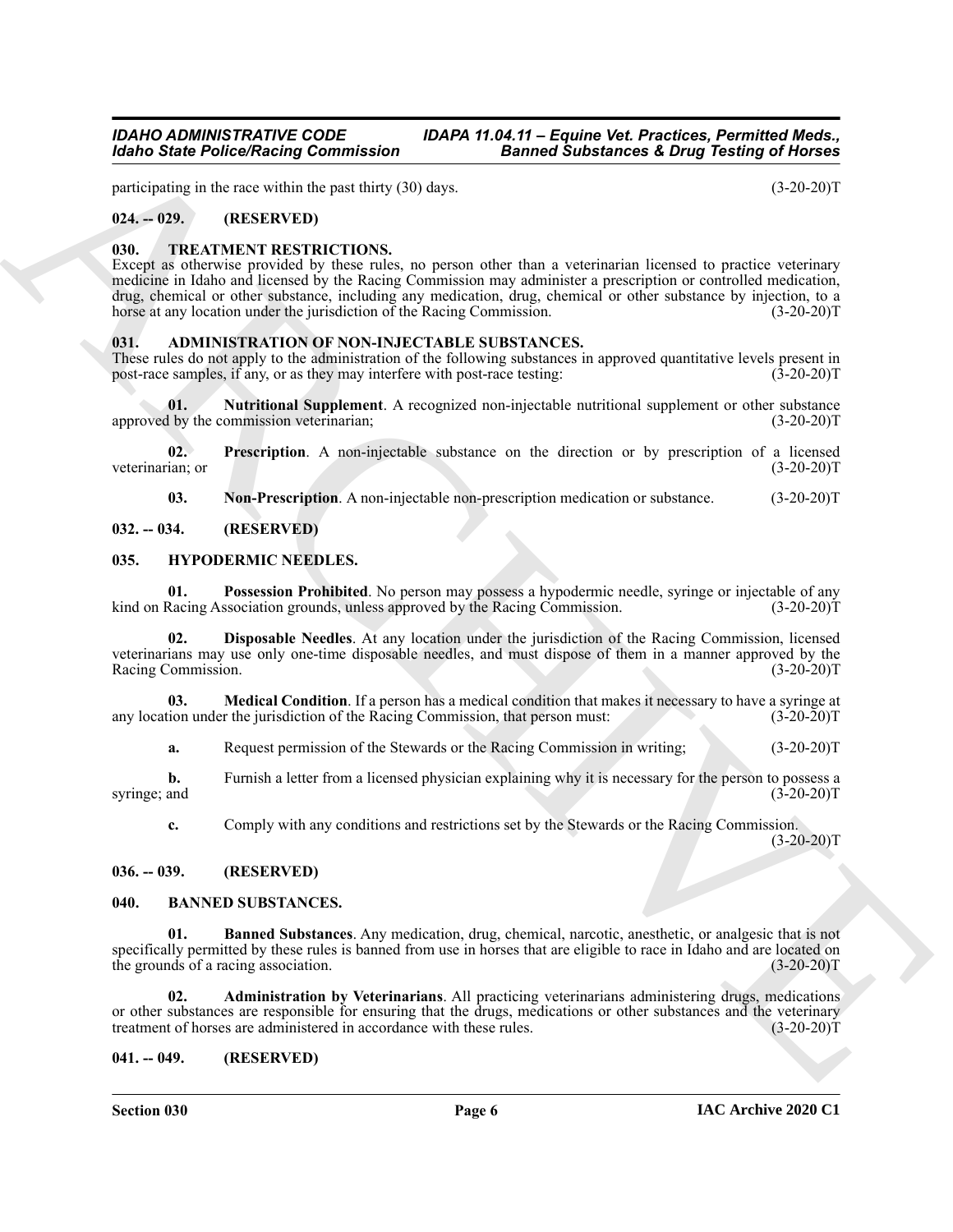#### <span id="page-6-23"></span><span id="page-6-0"></span>**050. NON-PERMITTED MEDICATION.**

#### <span id="page-6-1"></span>**051. -- 059. (RESERVED)**

#### <span id="page-6-21"></span><span id="page-6-20"></span><span id="page-6-19"></span><span id="page-6-2"></span>**060. MEDICATIONS.**

#### <span id="page-6-22"></span><span id="page-6-3"></span>**061. -- 069. (RESERVED)**

#### <span id="page-6-12"></span><span id="page-6-11"></span><span id="page-6-4"></span>**070. ANTI-ULCER MEDICATIONS.**

| 050.<br>NON-PERMITTED MEDICATION.<br>If the Stewards find that any non-permitted medication, drug, chemical, narcotic, anesthetic, or analgesic has been<br>administered to a horse in such a manner that it is present in a pre-race or post-race test sample, such presence<br>constitutes prima facie evidence of a violation of these rules.<br>$(3-20-20)T$<br>(RESERVED)<br>$051. - 059.$<br><b>MEDICATIONS.</b><br>060.<br>01.<br>Taking Samples. The Commission Veterinarian, the Racing Commission, or any member of the<br>Board of Stewards may take samples of any medicines or other materials suspected of containing improper<br>medication, drugs or chemicals that would affect the racing condition of a horse in a race.<br>$(3-20-20)T$<br><b>Location</b> . Any substances found in stables or elsewhere on the grounds of a racing association or in<br>02.<br>the possession of any person connected with racing are subject to sampling.<br>$(3-20-20)T$<br>Testing. Substances sampled must be delivered to a laboratory designated by the Racing<br>03.<br>Commission for testing.<br>$(3-20-20)T$<br>$061. - 069.$<br>(RESERVED)<br><b>ANTI-ULCER MEDICATIONS.</b><br>070.<br>The following anti-ulcer medications are permitted to be administered, at the stated dosage, up to twenty-four (24)<br>hours prior to the race in which the horse is entered:<br>$(3-20-20)T$<br>01.<br>Cimetidine (Tagamet®). Dosage 8-20 mg/kg PO BID-TID.<br>$(3-20-20)T$<br>02.<br>Omeprazole (Gastrogard®). Dosage 2.2 grams PO SID.<br>$(3-20-20)T$<br>03.<br>Ranitidine (Zantac®). Dosage 8 mg/kg PO BID.<br>$(3-20-20)T$<br>$071. - 074.$<br>(RESERVED)<br>ENVIRONMENTAL CONTAMINANTS AND SUBSTANCES OF HUMAN USE.<br>075.<br>The following substances can be environmental contaminants in that they are endogenous to the horse or that they can<br>arise from plants traditionally grazed or harvested as equine feed or are present in equine feed because of<br>contamination during the cultivation, processing, treatment, storage or transportation phases.<br>$(3-20-20)T$<br>Caffeine. Caffeine is recognized as a substance of human use and could be found in the horse due<br>01.<br>to its close association with humans. The regulatory threshold for caffeine is 100 nanograms of caffeine per milliliter<br>of serum or plasma.<br>$(3-20-20)T$<br><b>Positive Test.</b> If the preponderance of evidence presented in a hearing shows that a positive test is<br>02.<br>the result of environmental contamination or inadvertent exposure due to human drug use it should be considered as a<br>mitigating factor in any disciplinary action taken against the affected trainer.<br>$(3-20-20)T$<br>$076. - 099.$<br>(RESERVED)<br><b>TESTING FACILITIES.</b><br>100.<br>The Racing Commission may require the Racing Association to provide such facilities for medication, drug or other<br>tests of a horse as may be required by the Racing Commission.<br>$(3-20-20)T$<br>$101. - 104.$<br>(RESERVED)<br>105.<br><b>LABORATORY MINIMUM STANDARDS.</b><br>Laboratories conducting either primary or split post-race sample analysis must meet at least the following minimum | <b>Idaho State Police/Racing Commission</b> | <b>Banned Substances &amp; Drug Testing of Horses</b> |  |
|---------------------------------------------------------------------------------------------------------------------------------------------------------------------------------------------------------------------------------------------------------------------------------------------------------------------------------------------------------------------------------------------------------------------------------------------------------------------------------------------------------------------------------------------------------------------------------------------------------------------------------------------------------------------------------------------------------------------------------------------------------------------------------------------------------------------------------------------------------------------------------------------------------------------------------------------------------------------------------------------------------------------------------------------------------------------------------------------------------------------------------------------------------------------------------------------------------------------------------------------------------------------------------------------------------------------------------------------------------------------------------------------------------------------------------------------------------------------------------------------------------------------------------------------------------------------------------------------------------------------------------------------------------------------------------------------------------------------------------------------------------------------------------------------------------------------------------------------------------------------------------------------------------------------------------------------------------------------------------------------------------------------------------------------------------------------------------------------------------------------------------------------------------------------------------------------------------------------------------------------------------------------------------------------------------------------------------------------------------------------------------------------------------------------------------------------------------------------------------------------------------------------------------------------------------------------------------------------------------------------------------------------------------------------------------------------------------------------------------------------------------------------------------------------------------------------------------------------------------------------------------------------------------------------------------------------------------------------------------------------------------------------------------------------------------------------------------------------------------------------------------------------------------------------------------------------------------------------|---------------------------------------------|-------------------------------------------------------|--|
|                                                                                                                                                                                                                                                                                                                                                                                                                                                                                                                                                                                                                                                                                                                                                                                                                                                                                                                                                                                                                                                                                                                                                                                                                                                                                                                                                                                                                                                                                                                                                                                                                                                                                                                                                                                                                                                                                                                                                                                                                                                                                                                                                                                                                                                                                                                                                                                                                                                                                                                                                                                                                                                                                                                                                                                                                                                                                                                                                                                                                                                                                                                                                                                                                     |                                             |                                                       |  |
|                                                                                                                                                                                                                                                                                                                                                                                                                                                                                                                                                                                                                                                                                                                                                                                                                                                                                                                                                                                                                                                                                                                                                                                                                                                                                                                                                                                                                                                                                                                                                                                                                                                                                                                                                                                                                                                                                                                                                                                                                                                                                                                                                                                                                                                                                                                                                                                                                                                                                                                                                                                                                                                                                                                                                                                                                                                                                                                                                                                                                                                                                                                                                                                                                     |                                             |                                                       |  |
|                                                                                                                                                                                                                                                                                                                                                                                                                                                                                                                                                                                                                                                                                                                                                                                                                                                                                                                                                                                                                                                                                                                                                                                                                                                                                                                                                                                                                                                                                                                                                                                                                                                                                                                                                                                                                                                                                                                                                                                                                                                                                                                                                                                                                                                                                                                                                                                                                                                                                                                                                                                                                                                                                                                                                                                                                                                                                                                                                                                                                                                                                                                                                                                                                     |                                             |                                                       |  |
|                                                                                                                                                                                                                                                                                                                                                                                                                                                                                                                                                                                                                                                                                                                                                                                                                                                                                                                                                                                                                                                                                                                                                                                                                                                                                                                                                                                                                                                                                                                                                                                                                                                                                                                                                                                                                                                                                                                                                                                                                                                                                                                                                                                                                                                                                                                                                                                                                                                                                                                                                                                                                                                                                                                                                                                                                                                                                                                                                                                                                                                                                                                                                                                                                     |                                             |                                                       |  |
|                                                                                                                                                                                                                                                                                                                                                                                                                                                                                                                                                                                                                                                                                                                                                                                                                                                                                                                                                                                                                                                                                                                                                                                                                                                                                                                                                                                                                                                                                                                                                                                                                                                                                                                                                                                                                                                                                                                                                                                                                                                                                                                                                                                                                                                                                                                                                                                                                                                                                                                                                                                                                                                                                                                                                                                                                                                                                                                                                                                                                                                                                                                                                                                                                     |                                             |                                                       |  |
|                                                                                                                                                                                                                                                                                                                                                                                                                                                                                                                                                                                                                                                                                                                                                                                                                                                                                                                                                                                                                                                                                                                                                                                                                                                                                                                                                                                                                                                                                                                                                                                                                                                                                                                                                                                                                                                                                                                                                                                                                                                                                                                                                                                                                                                                                                                                                                                                                                                                                                                                                                                                                                                                                                                                                                                                                                                                                                                                                                                                                                                                                                                                                                                                                     |                                             |                                                       |  |
|                                                                                                                                                                                                                                                                                                                                                                                                                                                                                                                                                                                                                                                                                                                                                                                                                                                                                                                                                                                                                                                                                                                                                                                                                                                                                                                                                                                                                                                                                                                                                                                                                                                                                                                                                                                                                                                                                                                                                                                                                                                                                                                                                                                                                                                                                                                                                                                                                                                                                                                                                                                                                                                                                                                                                                                                                                                                                                                                                                                                                                                                                                                                                                                                                     |                                             |                                                       |  |
|                                                                                                                                                                                                                                                                                                                                                                                                                                                                                                                                                                                                                                                                                                                                                                                                                                                                                                                                                                                                                                                                                                                                                                                                                                                                                                                                                                                                                                                                                                                                                                                                                                                                                                                                                                                                                                                                                                                                                                                                                                                                                                                                                                                                                                                                                                                                                                                                                                                                                                                                                                                                                                                                                                                                                                                                                                                                                                                                                                                                                                                                                                                                                                                                                     |                                             |                                                       |  |
|                                                                                                                                                                                                                                                                                                                                                                                                                                                                                                                                                                                                                                                                                                                                                                                                                                                                                                                                                                                                                                                                                                                                                                                                                                                                                                                                                                                                                                                                                                                                                                                                                                                                                                                                                                                                                                                                                                                                                                                                                                                                                                                                                                                                                                                                                                                                                                                                                                                                                                                                                                                                                                                                                                                                                                                                                                                                                                                                                                                                                                                                                                                                                                                                                     |                                             |                                                       |  |
|                                                                                                                                                                                                                                                                                                                                                                                                                                                                                                                                                                                                                                                                                                                                                                                                                                                                                                                                                                                                                                                                                                                                                                                                                                                                                                                                                                                                                                                                                                                                                                                                                                                                                                                                                                                                                                                                                                                                                                                                                                                                                                                                                                                                                                                                                                                                                                                                                                                                                                                                                                                                                                                                                                                                                                                                                                                                                                                                                                                                                                                                                                                                                                                                                     |                                             |                                                       |  |
|                                                                                                                                                                                                                                                                                                                                                                                                                                                                                                                                                                                                                                                                                                                                                                                                                                                                                                                                                                                                                                                                                                                                                                                                                                                                                                                                                                                                                                                                                                                                                                                                                                                                                                                                                                                                                                                                                                                                                                                                                                                                                                                                                                                                                                                                                                                                                                                                                                                                                                                                                                                                                                                                                                                                                                                                                                                                                                                                                                                                                                                                                                                                                                                                                     |                                             |                                                       |  |
|                                                                                                                                                                                                                                                                                                                                                                                                                                                                                                                                                                                                                                                                                                                                                                                                                                                                                                                                                                                                                                                                                                                                                                                                                                                                                                                                                                                                                                                                                                                                                                                                                                                                                                                                                                                                                                                                                                                                                                                                                                                                                                                                                                                                                                                                                                                                                                                                                                                                                                                                                                                                                                                                                                                                                                                                                                                                                                                                                                                                                                                                                                                                                                                                                     |                                             |                                                       |  |
|                                                                                                                                                                                                                                                                                                                                                                                                                                                                                                                                                                                                                                                                                                                                                                                                                                                                                                                                                                                                                                                                                                                                                                                                                                                                                                                                                                                                                                                                                                                                                                                                                                                                                                                                                                                                                                                                                                                                                                                                                                                                                                                                                                                                                                                                                                                                                                                                                                                                                                                                                                                                                                                                                                                                                                                                                                                                                                                                                                                                                                                                                                                                                                                                                     |                                             |                                                       |  |
|                                                                                                                                                                                                                                                                                                                                                                                                                                                                                                                                                                                                                                                                                                                                                                                                                                                                                                                                                                                                                                                                                                                                                                                                                                                                                                                                                                                                                                                                                                                                                                                                                                                                                                                                                                                                                                                                                                                                                                                                                                                                                                                                                                                                                                                                                                                                                                                                                                                                                                                                                                                                                                                                                                                                                                                                                                                                                                                                                                                                                                                                                                                                                                                                                     |                                             |                                                       |  |
|                                                                                                                                                                                                                                                                                                                                                                                                                                                                                                                                                                                                                                                                                                                                                                                                                                                                                                                                                                                                                                                                                                                                                                                                                                                                                                                                                                                                                                                                                                                                                                                                                                                                                                                                                                                                                                                                                                                                                                                                                                                                                                                                                                                                                                                                                                                                                                                                                                                                                                                                                                                                                                                                                                                                                                                                                                                                                                                                                                                                                                                                                                                                                                                                                     |                                             |                                                       |  |
|                                                                                                                                                                                                                                                                                                                                                                                                                                                                                                                                                                                                                                                                                                                                                                                                                                                                                                                                                                                                                                                                                                                                                                                                                                                                                                                                                                                                                                                                                                                                                                                                                                                                                                                                                                                                                                                                                                                                                                                                                                                                                                                                                                                                                                                                                                                                                                                                                                                                                                                                                                                                                                                                                                                                                                                                                                                                                                                                                                                                                                                                                                                                                                                                                     |                                             |                                                       |  |
|                                                                                                                                                                                                                                                                                                                                                                                                                                                                                                                                                                                                                                                                                                                                                                                                                                                                                                                                                                                                                                                                                                                                                                                                                                                                                                                                                                                                                                                                                                                                                                                                                                                                                                                                                                                                                                                                                                                                                                                                                                                                                                                                                                                                                                                                                                                                                                                                                                                                                                                                                                                                                                                                                                                                                                                                                                                                                                                                                                                                                                                                                                                                                                                                                     |                                             |                                                       |  |
|                                                                                                                                                                                                                                                                                                                                                                                                                                                                                                                                                                                                                                                                                                                                                                                                                                                                                                                                                                                                                                                                                                                                                                                                                                                                                                                                                                                                                                                                                                                                                                                                                                                                                                                                                                                                                                                                                                                                                                                                                                                                                                                                                                                                                                                                                                                                                                                                                                                                                                                                                                                                                                                                                                                                                                                                                                                                                                                                                                                                                                                                                                                                                                                                                     |                                             |                                                       |  |
|                                                                                                                                                                                                                                                                                                                                                                                                                                                                                                                                                                                                                                                                                                                                                                                                                                                                                                                                                                                                                                                                                                                                                                                                                                                                                                                                                                                                                                                                                                                                                                                                                                                                                                                                                                                                                                                                                                                                                                                                                                                                                                                                                                                                                                                                                                                                                                                                                                                                                                                                                                                                                                                                                                                                                                                                                                                                                                                                                                                                                                                                                                                                                                                                                     |                                             |                                                       |  |

#### <span id="page-6-14"></span><span id="page-6-13"></span><span id="page-6-5"></span>**071. -- 074. (RESERVED)**

#### <span id="page-6-16"></span><span id="page-6-15"></span><span id="page-6-6"></span>**075. ENVIRONMENTAL CONTAMINANTS AND SUBSTANCES OF HUMAN USE.**

#### <span id="page-6-17"></span><span id="page-6-7"></span>**076. -- 099. (RESERVED)**

#### <span id="page-6-24"></span><span id="page-6-8"></span>**100. TESTING FACILITIES.**

#### <span id="page-6-9"></span>**101. -- 104. (RESERVED)**

#### <span id="page-6-18"></span><span id="page-6-10"></span>**105. LABORATORY MINIMUM STANDARDS.**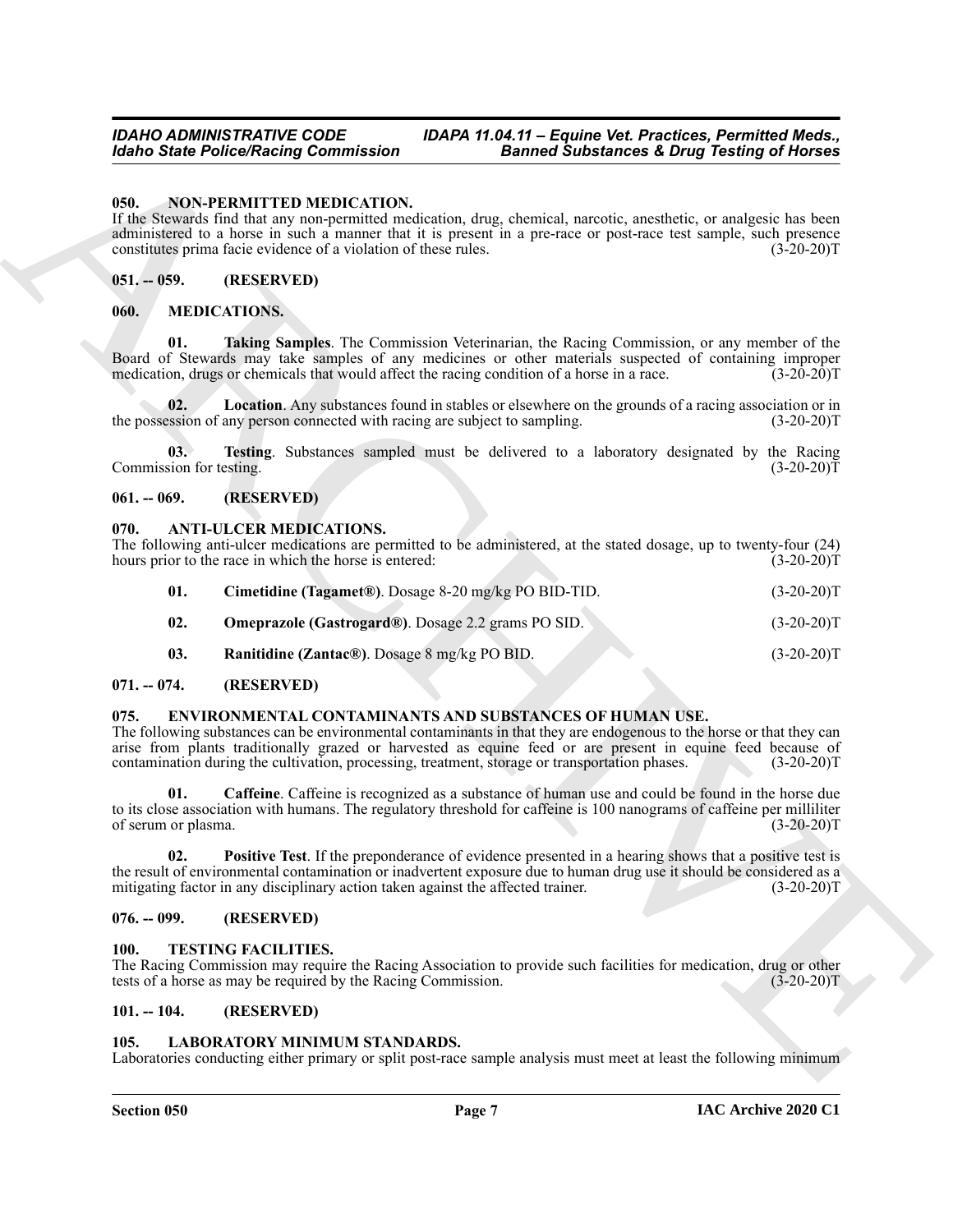<span id="page-7-4"></span>standards: (3-20-20)T

**01. Lab Accreditation**. A testing laboratory must be accredited by a recognized accrediting body to any standards set forth and required by the Racing Commission.

<span id="page-7-3"></span>**02.** Instrumentation for Screening. A testing laboratory must have, or have access to, LC/MS ntation for screening or confirmation purposes, or both.  $(3-20-20)$ instrumentation for screening or confirmation purposes, or both.

<span id="page-7-5"></span>**03. Standards of Detection**. A testing laboratory must be able to meet minimum standards of detection, which is defined as the specific concentration at which a laboratory is expected to detect the presence of a particular drug or metabolite, or both, or by the adoption of a regulatory threshold. (3-20-20)T

#### <span id="page-7-0"></span>**106. -- 109. (RESERVED)**

#### <span id="page-7-13"></span><span id="page-7-1"></span>**110. TESTING.**

<span id="page-7-16"></span>**01. Testing**. The official winning horse and any other horse ordered by the Racing Commission or the Stewards must be taken to the testing area to have a blood, urine, saliva, hair, or any other acceptable specimen taken at the direction of the Commission Veterinarian. (3-20-20)T

**02.** Examination. Examination of the race winner or other designated horses must be made by the sion Veterinarian or his assistant. (3-20-20) Commission Veterinarian or his assistant.

<span id="page-7-15"></span><span id="page-7-14"></span><span id="page-7-10"></span><span id="page-7-6"></span>**03. Specimens**. All specimens must be collected by the Commission Veterinarian or his assistant.  $(3-20-20)T$ 

#### <span id="page-7-2"></span>**111. OUT-OF-COMPETITION TESTING.**

**01. Racing Commission Authority to Request Test**. The Racing Commission may request an out-ofcompetition testing (OCT) sample be collected and screened for any violation of Section 600 of these rules.

 $(3-20-20)T$ 

**02. Conditions for Racing Commission Request**. The Racing Commission may request any owner or trainer currently licensed by the Racing Commission to allow for an OCT sample be collected under any of the following conditions: (3-20-20)T following conditions:

<span id="page-7-7"></span>**a.** The horse is stabled on the grounds of a licensed race meet. (3-20-20)T

<span id="page-7-8"></span>**b.** The horse is nominated or eligible for a stake or handicap race.  $(3-20-20)T$ 

**c.** The registration certificate of the horse is currently on file with the racing association. If the horse selected is not currently stabled on the grounds, the owner or trainer shall present the horse to the test barn at a time designated by the commission. (3-20-20)T

**03. Horse Selection**. Horses will be selected for OCT by a Racing Commission veterinarian, steward, ive secretary. (3-20-20) or executive secretary.

<span id="page-7-12"></span>**04. Sample Collection and Split Samples**. Sample collection and split samples will be done in accordance with Sections 110 through 180 of these rules. (3-20-20)T

<span id="page-7-11"></span><span id="page-7-9"></span>**05. Refusal to Submit**. Refusal to submit to an OCT sample request will result in penalties consistent with Sections 501, 990, and 995 of these rules. (3-20-20)T

Models State Police/Neisland Commutation<br>
states in Association of Boston Commutation<br>
states in Association Action Commutation<br>
states in Association Action Commutation<br>
states in Association Action Commutation<br>
states **06. Qualified Horse**. If a horse that qualifies under Subsection 111.02 of this rule is selected for testing and is not stabled at a race meet licensed by the Racing Commission, the Racing Commission may approve a regulatory veterinarian from another jurisdiction to collect and submit the sample providing the process complies with Sections 110 through 180 of these rules. (3-20-20)T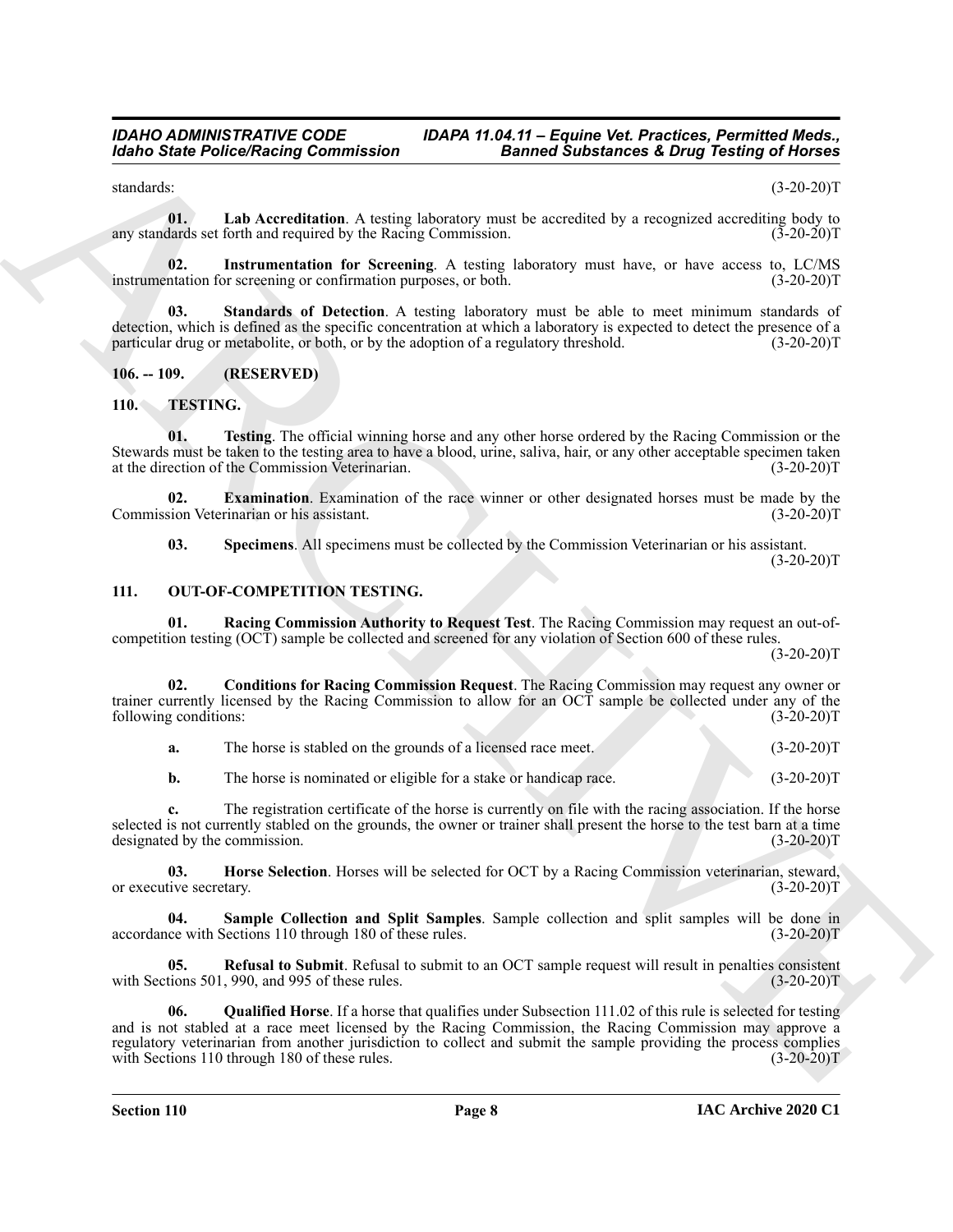<span id="page-8-12"></span>**07. Penalties**. Penalties for a report of a positive laboratory finding in violation of this Section 111 will be consistent with Sections 501, 990, and 995 of these rules. (3-20-20)T

#### <span id="page-8-0"></span>**112. -- 114. (RESERVED)**

#### <span id="page-8-13"></span><span id="page-8-1"></span>**115. RANDOM OR EXTRA TESTING.**

Random or extra testing may be required by the Stewards or the Racing Commission at any time on any horse on Racing Association grounds. Unless otherwise directed by the Stewards or the Commission Veterinarian, a horse that is selected for testing must be taken directly to the testing area. (3-20-20)T

#### <span id="page-8-2"></span>**116. -- 119. (RESERVED)**

#### <span id="page-8-19"></span><span id="page-8-3"></span>**120. TRAINER PRESENT.**

<span id="page-8-20"></span>**01.** Present During Testing. The Trainer, or his authorized representative, must be present in the rea when a blood, urine, saliva, hair, or any other acceptable specimen is taken from a horse. (3-20-20)T testing area when a blood, urine, saliva, hair, or any other acceptable specimen is taken from a horse.

<span id="page-8-22"></span><span id="page-8-21"></span>**02. Tag Signed**. The sample tag must be signed by the Trainer or his representative, as witness to the taking of the specimen. (3-20-20)T

Gorino Static Police/Neising Commission<br>
Units, Parameteri Research Commission<br>
Units, Parameteri Research Commission<br>
Notice The MARCHIVES INTERVIEW (2002)<br>
113. ALANDOM OR EXTENTIFING On Seconds or due Table governance **03. Refusal**. Willful failure to be present at or a refusal to allow the taking of such specimen, or any act or threat to impede or prevent or otherwise interfere therewith, subjects the person or persons doing so to immediate suspension by the Stewards and the matter will be referred to the Racing Commission for such further penalty as may be determined. (3-20-20)T

#### <span id="page-8-4"></span>**121. -- 129. (RESERVED)**

#### <span id="page-8-16"></span><span id="page-8-14"></span><span id="page-8-5"></span>**130. SPECIMENS.**

**01. Delivery to Approved Laboratory**. All specimens taken by or under direction of the Commission Veterinarian, or other authorized representative of the Racing Commission, must be delivered to the laboratory approved by the Racing Commission for official analysis. (3-20-20)T

<span id="page-8-18"></span>**02. Number and Date**. Each specimen must be marked by number and date and may also bear such information as may be essential to its proper analysis. (3-20-20)T

<span id="page-8-17"></span>**03. Identity**. The identity of the horse from which the specimen was taken or the identity of its Owner, Trainer, Jockey, or stable must not be revealed to the laboratory. (3-20-20)T

<span id="page-8-15"></span>**04. Container**. The container of each specimen must be sealed as soon as the specimen is placed therein and must bear the name of the Racing Commission. (3-20-20)T

#### <span id="page-8-6"></span>**131. -- 139. (RESERVED)**

#### <span id="page-8-10"></span><span id="page-8-8"></span><span id="page-8-7"></span>**140. DETERMINATION OF SAMPLE.**

**01. Minimum Sample**. The commission veterinarian will determine a minimum sample requirement rimary testing laboratory. (3-20-20) for the primary testing laboratory.

<span id="page-8-9"></span>**02. Less Than The Minimum**. If the specimen obtained from a horse is less than the minimum sample requirement, the entire specimen must be sent to the primary testing laboratory. (3-20-20)T

<span id="page-8-11"></span>**03. More Than The Minimum**. If a specimen obtained is greater than the minimum sample requirement, the portion of the sample that is greater than the minimum sample requirement may be secured as the split sample if proper storage capabilities exist. split sample if proper storage capabilities exist.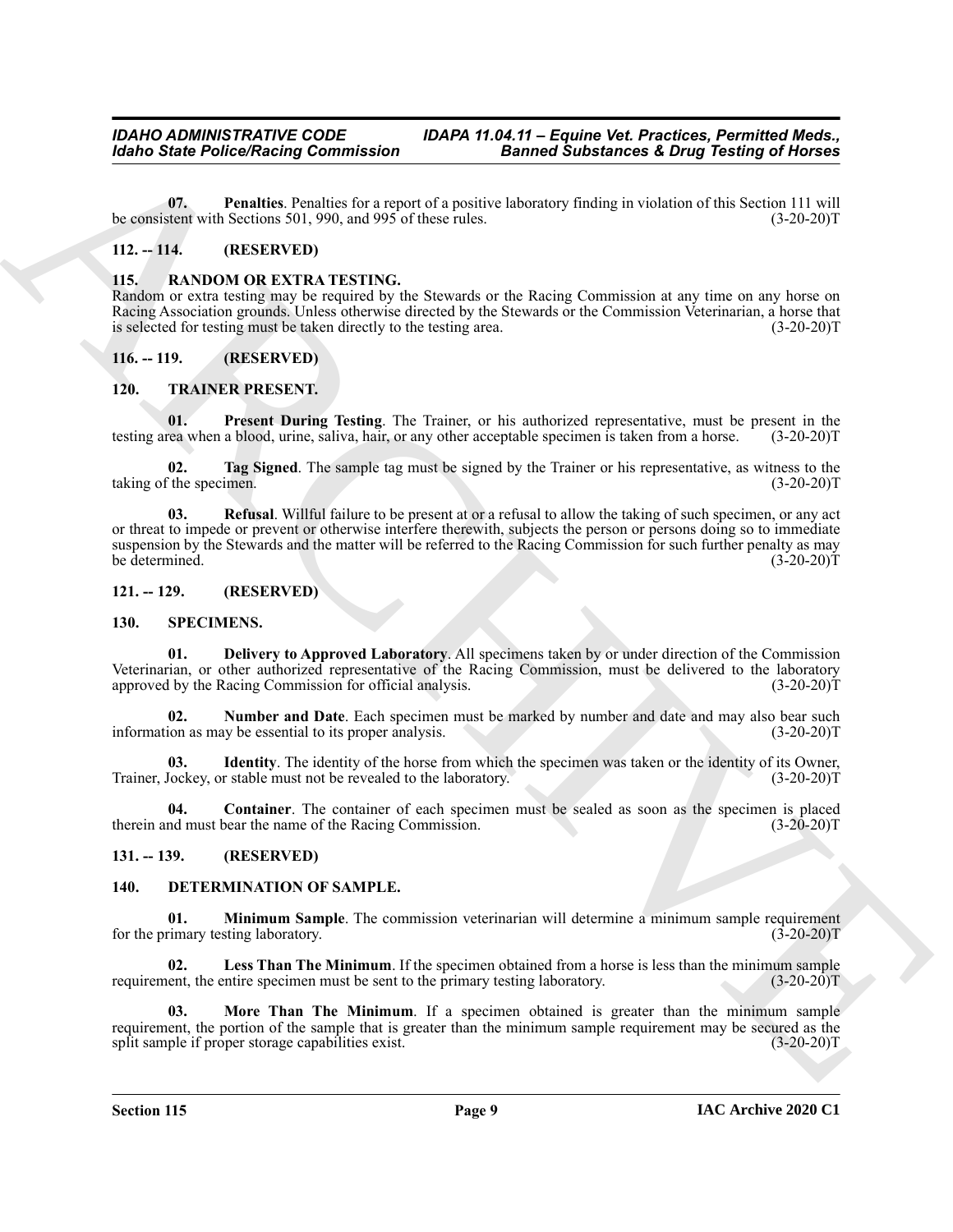#### <span id="page-9-4"></span><span id="page-9-0"></span>**141. -- 149. (RESERVED)**

#### <span id="page-9-1"></span>**150. STORAGE AND SHIPMENT OF SPLIT SAMPLES.**

Split samples obtained in accordance with Subsection 140.03 of these rules, must be secured and made available for further testing in accordance with the following procedures: (3-20-20)T

<span id="page-9-5"></span>**01. Secured**. A split sample must be secured under the same manner as the portion of the specimen acquired for shipment to a primary laboratory until such time as specimens are packed and secured for shipment to the primary laboratory. (3-20-20)T

<span id="page-9-6"></span>**02. Transfer of Samples**. Split samples must then be transferred to a freezer or other approved storage r, at a secure location approved by the Racing Commission. (3-20-20) container, at a secure location approved by the Racing Commission.

#### <span id="page-9-2"></span>**151. -- 159. (RESERVED)**

#### <span id="page-9-7"></span><span id="page-9-3"></span>**160. TESTING SPLIT SAMPLES.**

After having been notified that a written report from a primary laboratory stating that a prohibited substance has been identified in a specimen obtained pursuant to these rules, a trainer or owner of a horse may request that a split sample, corresponding to the portion of the specimen tested by the primary laboratory, be sent to another laboratory approved by the Racing Commission.

<span id="page-9-11"></span>**01. Submission of Testing Request**. A formal request for split sample testing must be made in writing and delivered to the Stewards not later than three (3) business days after the trainer of the horse receives written notice of the findings of the primary laboratory. The request must include the requesting trainer or owner's top three (3) referee laboratory choices. Any request for split sample testing not received by the specified deadline, and/or without all the required information, is considered invalid.

<span id="page-9-9"></span><span id="page-9-8"></span>Lab's Willingness to Test. Upon receipt of the written request for split sample testing, the Racing Commission will confirm the referee laboratory has agreed to accommodate the request and provide official test results to the Racing Commission. The Racing Commission will identify the confirmed referee laboratory to the requesting owner or trainer to arrange for payment of shipping costs and testing services costs. (3-20-20)T requesting owner or trainer to arrange for payment of shipping costs and testing services costs.

Monto Sinne Police Neuron Commutation<br>
14. 19. (Although Commutation Commutation Commutation Sinne Commutation Commutation Commutation Commutation Commutation Commutation Commutation Commutation Commutation Commutation Co **Shipping and Testing Fees**. The requesting owner or trainer is entirely responsible for all costs and fees associated with sample shipment and testing services. Payment for sample shipment must be made to the Commission Veterinarian, or his authorized designee, prior to shipment of the split sample. Once the Racing Commission has received confirmation of payment of necessary fees required for split sample testing, the requested split samples will be shipped to the referee laboratory within ten (10) business days. Shipments are mailed only on Monday, Tuesday or Wednesday to avoid the samples sitting in a warehouse unrefrigerated over a weekend if there is a problem in transit. (3-20-20)T

#### <span id="page-9-12"></span>**04. Unforeseen Circumstances**. (3-20-20)T

**a.** If the Racing Commission is unable to secure the services of a referee laboratory, the Racing Commission has the option to request the primary laboratory to conduct the split sample testing. The owner and trainer affected will be notified by the Racing Commission. (3-20-20)T

**b.** If the Racing Commission is unable to contact the affected trainer or owner by telephone or last known location, the Racing Commission may proceed with split sample testing by the primary laboratory.(3-20-20)T

If an Act of God, power failure, accident, strike, or other action that is beyond the control of the Racing Commission prevents a split sample from being tested, the test results of the primary laboratory will be accepted as prima facie evidence. (3-20-20)T

<span id="page-9-10"></span>**05. Split Sample Test Results**. The referee laboratory sends the results of the split sample test to the Racing Commission and the Racing Commission will forward those results simultaneously to the requesting owner or trainer as quickly as possible. (3-20-20) trainer as quickly as possible.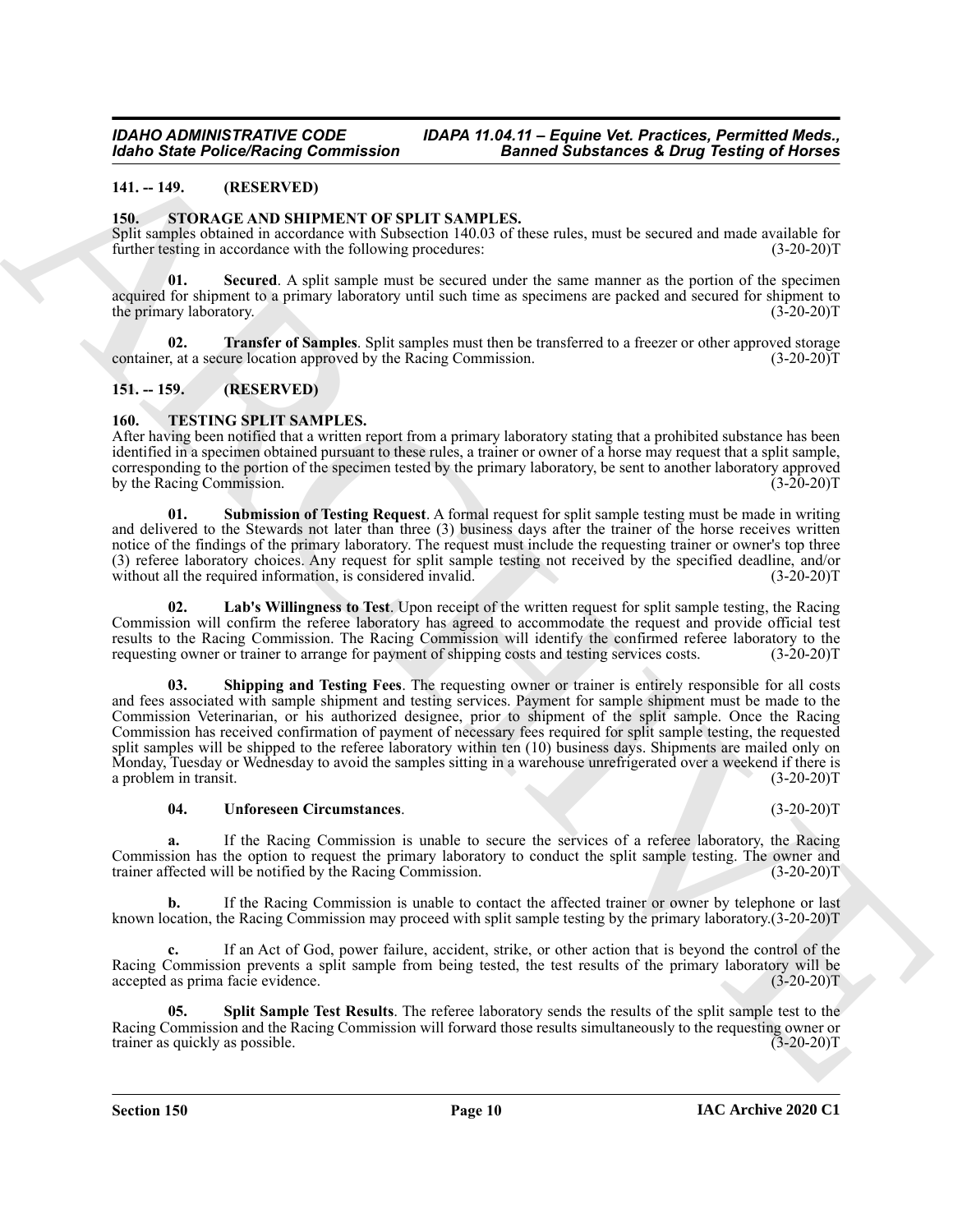If the split sample testing confirms the findings of the primary laboratory, it is considered a prima<br>the applicable provisions of this chapter. (3-20-20)<sup>T</sup> facie violation of the applicable provisions of this chapter.

**Example Perfect Noting Continues that the state of Solid Reness E. Drug Testing of Reness<br>
Line of the split straight continues that the split straight continues the primary line of the split straight continues the spli b.** If the split sample testing does not substantially confirm the findings of the primary laboratory, it does not constitute a prima facie violation of this chapter and no penalty will be imposed by the Racing Commission.  $(3-20-20)T$ 

#### <span id="page-10-0"></span>**161. -- 179. (RESERVED)**

#### <span id="page-10-9"></span><span id="page-10-1"></span>**180. CHAIN OF CUSTODY.**

The Racing Commission will provide a split sample chain of custody verification form. (3-20-20)T

#### <span id="page-10-2"></span>**181. -- 199. (RESERVED)**

#### <span id="page-10-17"></span><span id="page-10-3"></span>**200. NON-STEROIDAL ANTI-INFLAMMATORY DRUGS.**

<span id="page-10-18"></span>**01. Exception**. No horses may be entered into a race utilizing a Non-Steroidal Anti-Inflammatory Drug, except DMSO, unless: (3-20-20)T

**a.** The Trainer and Veterinarian of the horse submit to the Commission Veterinarian the Non-Steroidal Anti-Inflammatory Drug Request Form; and (3-20-20)T

<span id="page-10-20"></span>**b.** The Commission Veterinarian has granted written approval for the use. (3-20-20)T

**02. Procedures**. The Commission Veterinarian must establish and publish reasonable procedures g to use of the Non-Steroidal Anti-Inflammatory Drug Request Form. (3-20-20) pertaining to use of the Non-Steroidal Anti-Inflammatory Drug Request Form.

<span id="page-10-19"></span>**03.** Posted A copy of the established procedures must be posted in the office of the Racing Secretary.

 $(3-20-20)T$ 

#### <span id="page-10-4"></span>**201. -- 209. (RESERVED)**

#### <span id="page-10-10"></span><span id="page-10-5"></span>**210. NON-STEROIDAL ANTI-INFLAMMATORY DRUG REQUEST FORM.**

The Non-Steroidal Anti-Inflammatory Drug Request Form submitted to the Commission Veterinarian must include and be processed as follows:

<span id="page-10-13"></span>**01. Name of Horse**. The name, age, sex and breed of the horse; (3-20-20)T

<span id="page-10-15"></span><span id="page-10-14"></span><span id="page-10-12"></span>**02. Name of Trainer and Veterinarian**. The name of the licensed Trainer and veterinarian;  $(3-20-20)T$ 

**03.** Nature of Injury. The nature of the horse's injury or disease as determined by an examination by a and duly licensed veterinarian; (3-20-20) qualified and duly licensed veterinarian;

**04.** Name of Drug Requested. The name of the Non-Steroidal Anti-Inflammatory drug requested and osed time and method of administration; (3-20-20)T the proposed time and method of administration;

<span id="page-10-16"></span>**05.** Signature. Signature of Trainer and veterinarian attending the horse and the Commission Veterinarian. (3-20-20) Veterinarian. (3-20-20)T

<span id="page-10-11"></span>**06. Filing**. The trainer or veterinarian attending the horse must file the completed request form with the racing secretary. (3-20-20)T

#### <span id="page-10-6"></span>**211. -- 219. (RESERVED)**

#### <span id="page-10-8"></span><span id="page-10-7"></span>**220. APPROVAL OF NON-STEROIDAL ANTI-INFLAMMATORY DRUG REQUEST.**

The Commission Veterinarian will approve the Non-Steroidal Anti-Inflammatory Drug request only if: (3-20-20)T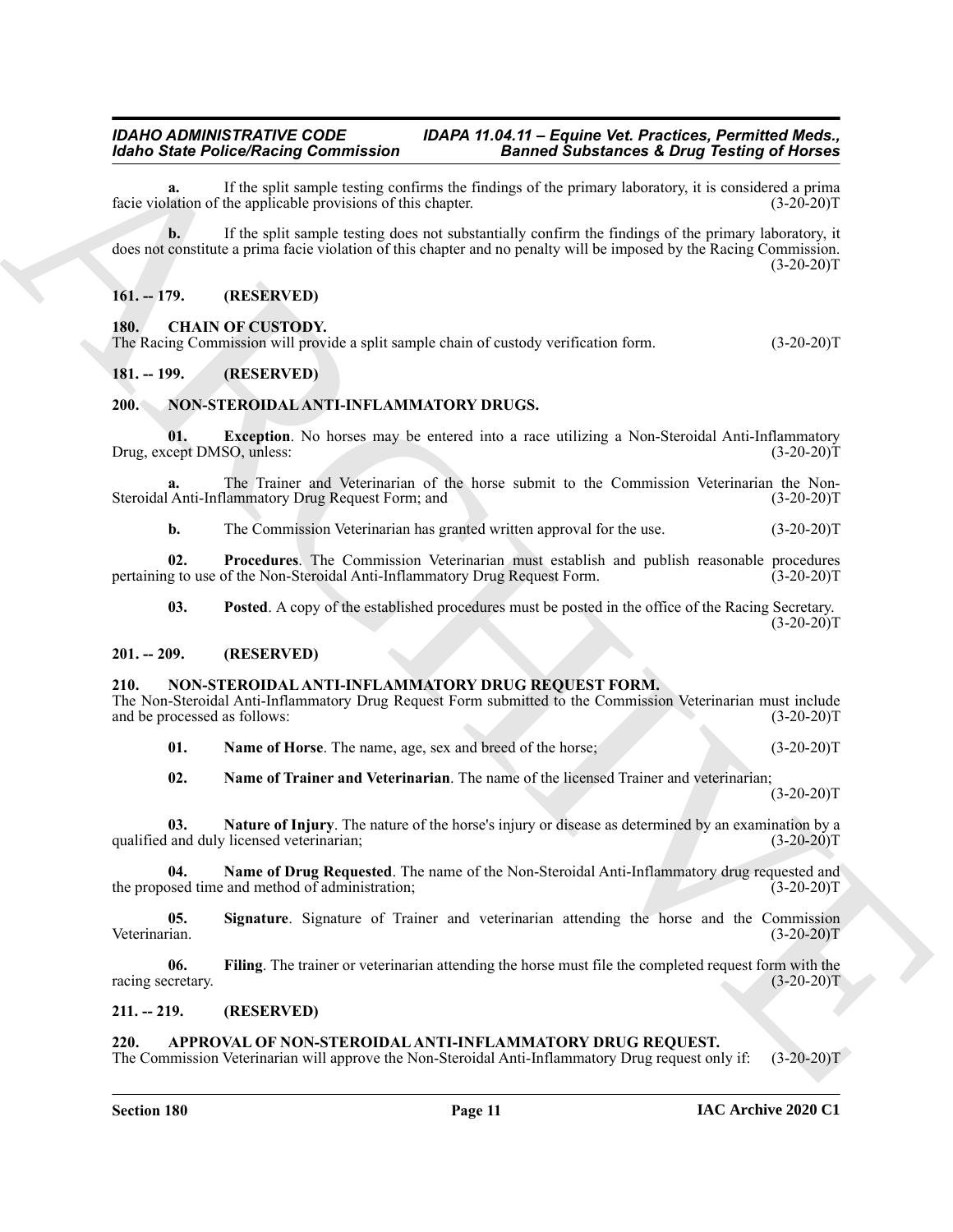#### <span id="page-11-18"></span><span id="page-11-11"></span><span id="page-11-10"></span><span id="page-11-0"></span>**221. -- 229. (RESERVED)**

<span id="page-11-1"></span>

|  | Approved medication may be discontinued with permission of the Commission Veterinarian. | $(3-20-20)T$ |
|--|-----------------------------------------------------------------------------------------|--------------|
|  |                                                                                         |              |

#### <span id="page-11-2"></span>**231. -- 239. (RESERVED)**

# <span id="page-11-24"></span><span id="page-11-23"></span><span id="page-11-20"></span><span id="page-11-3"></span>240. PERMITTED NON-STEROIDAL ANTI-INFLAMMATORY DRUGS.<br>The only Non-Steroidal Anti-Inflammatory Drugs permitted by these rules are:

|                                                                                                                                                 | <b>Idaho State Police/Racing Commission</b>                                                                                      | <b>Banned Substances &amp; Drug Testing of Horses</b>                                                                                                                                                                                 |              |
|-------------------------------------------------------------------------------------------------------------------------------------------------|----------------------------------------------------------------------------------------------------------------------------------|---------------------------------------------------------------------------------------------------------------------------------------------------------------------------------------------------------------------------------------|--------------|
| 01.<br>demonstrated.                                                                                                                            |                                                                                                                                  | Professional Judgment. In the exercise of his professional judgment, a need for the use of the<br>Non-Steroidal Anti-Inflammatory Drug for the particular horse's injury or disease has been satisfactorily                           | $(3-20-20)T$ |
| 02.                                                                                                                                             |                                                                                                                                  | Professional Diagnosis. In arriving at the decision, the Commission Veterinarian may take into<br>account or rely upon the written professional diagnosis made by a qualified and duly licensed veterinarian.                         | $(3-20-20)T$ |
| $221. - 229.$                                                                                                                                   | (RESERVED)                                                                                                                       |                                                                                                                                                                                                                                       |              |
| 230.                                                                                                                                            | <b>EXPIRATION OF APPROVAL.</b>                                                                                                   | Approved medication may be discontinued with permission of the Commission Veterinarian.                                                                                                                                               | $(3-20-20)T$ |
| $231. - 239.$                                                                                                                                   | (RESERVED)                                                                                                                       |                                                                                                                                                                                                                                       |              |
| 240.                                                                                                                                            | PERMITTED NON-STEROIDAL ANTI-INFLAMMATORY DRUGS.<br>The only Non-Steroidal Anti-Inflammatory Drugs permitted by these rules are: |                                                                                                                                                                                                                                       | $(3-20-20)T$ |
| 01.                                                                                                                                             | Phenylbutazone (Butazoladin);                                                                                                    |                                                                                                                                                                                                                                       | $(3-20-20)T$ |
| 02.                                                                                                                                             | Mechlofenamic Acid (Arquel);                                                                                                     |                                                                                                                                                                                                                                       | $(3-20-20)T$ |
| 03.                                                                                                                                             | Flunixin (Banamine); and                                                                                                         |                                                                                                                                                                                                                                       | $(3-20-20)T$ |
| 04.                                                                                                                                             | Ketoprofen (Ketofen).                                                                                                            |                                                                                                                                                                                                                                       | $(3-20-20)T$ |
| $241. - 249.$                                                                                                                                   | (RESERVED)                                                                                                                       |                                                                                                                                                                                                                                       |              |
| 250.                                                                                                                                            | <b>DAILY RACING PROGRAM.</b><br>designated by the Racing Commission.                                                             | Horses that are on a Non-Steroidal Anti-Inflammatory Drug must be indicated on the daily racing programs or any<br>other publications and a list of horses on a Non-Steroidal Anti-Inflammatory Drug will be posted at a location     | $(3-20-20)T$ |
| $251. - 259.$                                                                                                                                   | (RESERVED)                                                                                                                       |                                                                                                                                                                                                                                       |              |
| 260.<br>system on race day.                                                                                                                     | NON-STEROIDAL ANTI-INFLAMMATORY DRUG ADMINISTRATION.                                                                             | No Non-Steroidal Anti-Inflammatory Drug may be administered to the horse later than twenty-four (24) hours prior<br>to the time the horse is scheduled to race. Only one (1) Non-Steroidal Anti-Inflammatory Drug may be in a horse's | $(3-20-20)T$ |
| $261. - 264.$                                                                                                                                   | (RESERVED)                                                                                                                       |                                                                                                                                                                                                                                       |              |
| 265.                                                                                                                                            | <b>BLEEDER TREATMENT.</b>                                                                                                        |                                                                                                                                                                                                                                       |              |
| 01.<br>provided that written approval of the Commission Veterinarian is obtained prior to race day treatment on the<br>Medication Request Form. |                                                                                                                                  | Written Approval Needed. Epistaxis treatment for bleeders is permitted as a race day medication                                                                                                                                       | $(3-20-20)T$ |
| 02.                                                                                                                                             |                                                                                                                                  | Bleeders. Bleeders that have been running under Epistaxis treatment must obtain written approval<br>of the Commission Veterinarian prior to entry in any race before running without similar treatment.                               | $(3-20-20)T$ |
| 03.                                                                                                                                             |                                                                                                                                  | <b>Premarin</b> . Premarin is a permissible Epistaxis treatment and may be used up to two (2) hours                                                                                                                                   | $(3-20-20)T$ |
| before post time.                                                                                                                               |                                                                                                                                  |                                                                                                                                                                                                                                       |              |

# <span id="page-11-22"></span><span id="page-11-21"></span><span id="page-11-4"></span>**241. -- 249. (RESERVED)**

#### <span id="page-11-17"></span><span id="page-11-5"></span>**250. DAILY RACING PROGRAM.**

#### <span id="page-11-6"></span>**251. -- 259. (RESERVED)**

#### <span id="page-11-19"></span><span id="page-11-7"></span>**260. NON-STEROIDAL ANTI-INFLAMMATORY DRUG ADMINISTRATION.**

#### <span id="page-11-16"></span><span id="page-11-15"></span><span id="page-11-14"></span><span id="page-11-13"></span><span id="page-11-12"></span><span id="page-11-9"></span><span id="page-11-8"></span>**265. BLEEDER TREATMENT.**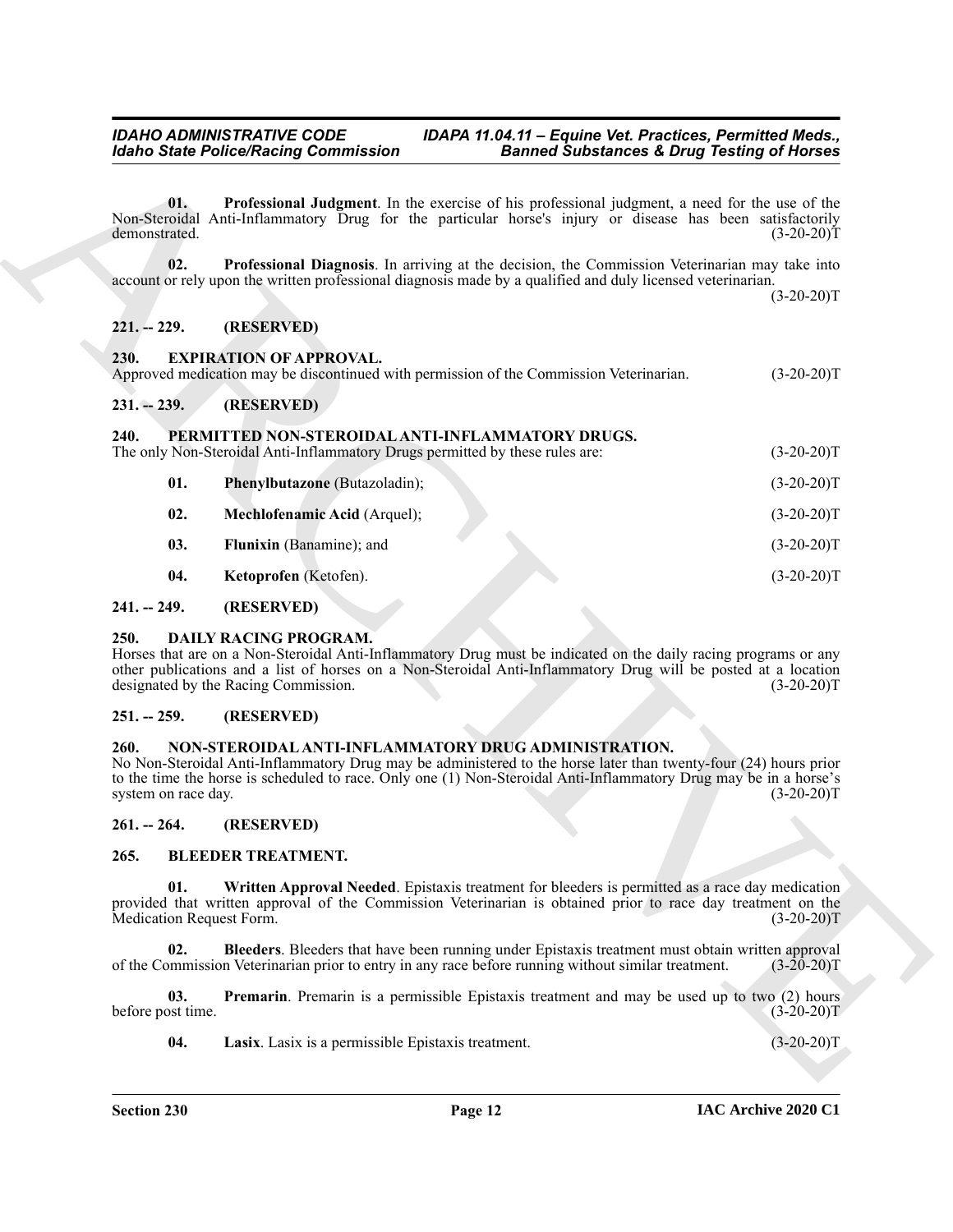#### <span id="page-12-0"></span>**266. -- 269. (RESERVED)**

#### <span id="page-12-10"></span><span id="page-12-1"></span>**270. IDAHO BLEEDER LIST.**

Any horse which exhibits symptoms of Epistaxis or respiratory tract hemorrhage is eligible for placement on the Idaho Bleeder List and for treatment on race days with approved medication to prevent or limit bleeding during racing.  $(3-20-20)T$ 

**01. Placed on Idaho Bleeder List**. To be placed on the Idaho Bleeders List a horse must be found to have shed free blood from one (1) or both nostrils or bled internally in the respiratory tract during or immediately following a race or workout. The Commission Veterinarian, following his personal examination of a horse or after consulting with the horses' private veterinarian, may certify a horse as a bleeder. (3-20-20) consulting with the horses' private veterinarian, may certify a horse as a bleeder.

<span id="page-12-13"></span><span id="page-12-11"></span>**02. Bleeder**. (3-20-20)T

Any horse that bleeds a second time in Idaho will not be able to race for a period of thirty (30) days ne second bleeding offense. (3-20-20)<sup>T</sup> from the date of the second bleeding offense.

<span id="page-12-12"></span>**b.** Any horse that bleeds a third time in Idaho, and each time thereafter, will be suspended from racing for a period of one (1) year from the date of each bleeding offense. (3-20-20)T

Models State Police Nearly Governization<br>
28 metal2 and the state Police Nearly Computer and Research the homology of the state of the state of the state of the state of the state of the state of the state of the state of **03. Bleeder from Another Jurisdiction**. A bleeder horse shipped into Idaho from another racing jurisdiction must comply with Racing Commission rules. Any horse on a bleeder list in another racing jurisdiction may be placed on the Idaho Bleeder List provided a current certificate from the jurisdiction where it was confirmed on the bleeder list, or a letter from the horses private veterinarian, who is currently licensed by the racing jurisdiction, is presented to the Commission Veterinarian for his approval. (3-20-20)T

<span id="page-12-14"></span>**04. Removal from Bleeder List**. The Commission Veterinarian may remove a horse from the Idaho Bleeder List, provided the proper paperwork is complete and it is the recommendation of the licensed veterinarian treating the horse, or after an examination by the Commission Veterinarian, it is determined that the horse is not a bleeder and is no longer eligible for the Bleeder List. (3-20-20)T

#### <span id="page-12-2"></span>**271. -- 279. (RESERVED)**

#### <span id="page-12-15"></span><span id="page-12-3"></span>**280. URINE SAMPLES.**

<span id="page-12-17"></span>**01. Phenylbutazone**. No urine sample taken from a horse authorized to use phenylbutazone may exceed one hundred sixty-five (165) micrograms total of phenylbutazone or its metabolites per milliliter of urine.  $(3-20-20)T$ 

<span id="page-12-16"></span>**02. Lasix**. Any horse whose post-race urine creatinine is less than forty (40) milligrams creatinine per one hundred (100) milliliters urine, and the ratio of urine furosemide to urine creatinine does not exceed fifteen hundredths (.15), with urine furosemide being measured in micrograms per milliliter of urine will be said to be positive for Lasix overage. (3-20-20)T

#### <span id="page-12-4"></span>**281. -- 289. (RESERVED)**

#### <span id="page-12-6"></span><span id="page-12-5"></span>**290. BLOOD SAMPLES.**

No blood sample taken from a horse authorized to use the following substances may exceed these limits: (3-20-20)T

**01. Phenylbutazone**. May not exceed five (5) micrograms of phenylbutazone or oxyphenbutazone per milliliter of plasma; (3-20-20)T

- <span id="page-12-9"></span><span id="page-12-7"></span>**02. Flunixin** (Banamine). May not exceed twenty (20) nanograms per milliliter of plasma. (3-20-20)T
- <span id="page-12-8"></span>**03. Mechlofenamic Acid** (Arquel). May not exceed one (1) microgram per milliliter of plasma.

 $(3-20-20)T$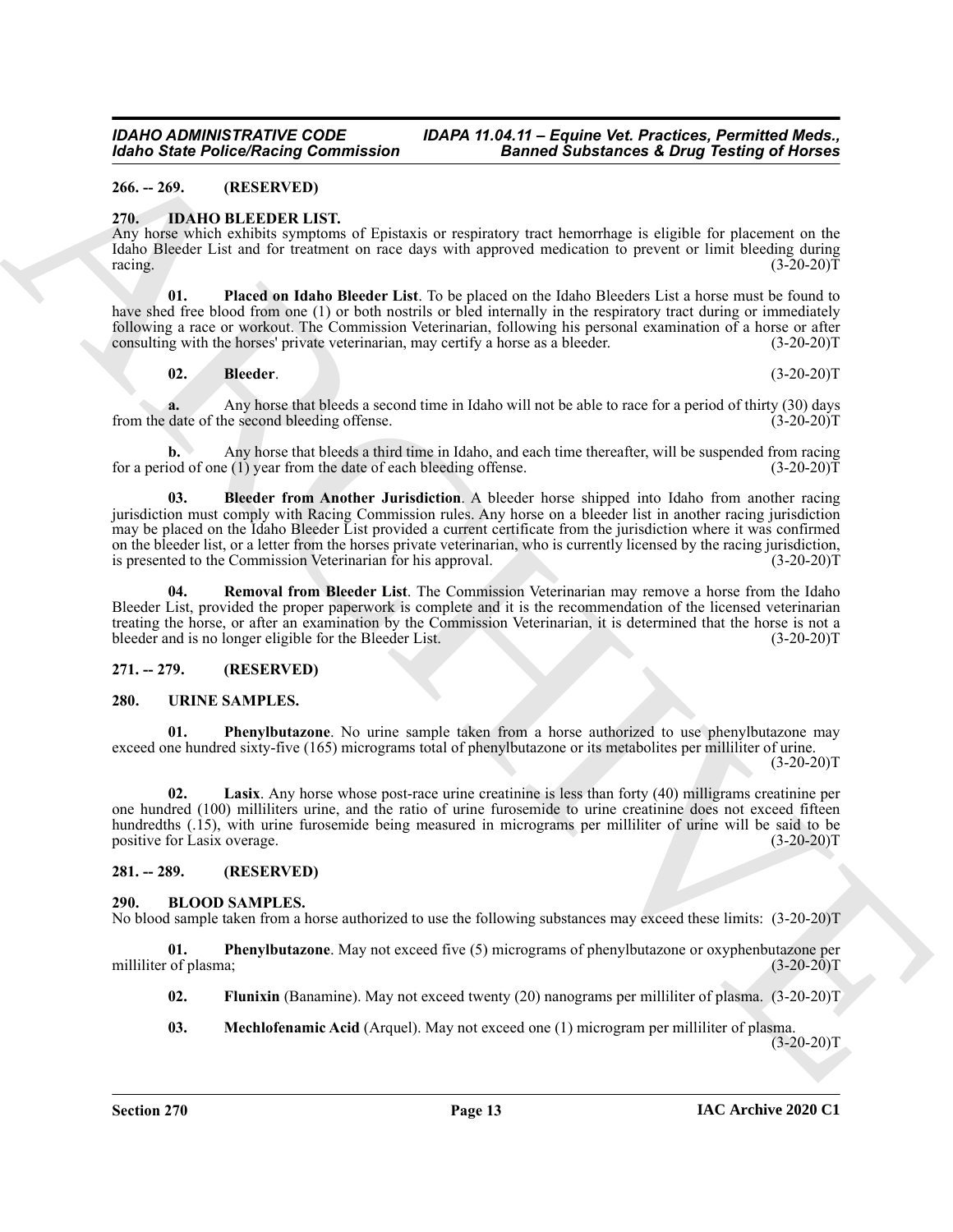<span id="page-13-9"></span><span id="page-13-8"></span>**04.** Ketoprofen (Ketofen). May not exceed ten (10) nanograms per milliliter of plasma. (3-20-20)T

**05. Lasix** (Furosemide) May not exceed one hundred (100) nanograms of furosemide per milliliter of plasma. (3-20-20)T

#### <span id="page-13-10"></span><span id="page-13-0"></span>**291. HAIR TESTING.**

No hair sample taken from a horse may contain any prohibited drug or other non-approved medication. (3-20-20)T

<span id="page-13-14"></span>**Racing Commission Authority**. The Racing Commission is authorized to collect and submit hair samples for testing in quarter horses and mixed breed races. Hair samples will be collected consistent with Section 111 of these rules. (3-20-20)T

<span id="page-13-13"></span><span id="page-13-12"></span>**02. Presence of Prohibited Substances**. The presence of any prohibited substances that appears in a pre or post-race sample including, but not limited to, Clenbuterol, Zilpaterol, and Ractopamine in Quarter Horse and mixed breed races will constitute a violation. Any report of prohibited or non-permitted medication in a hair sample will result in the horse being placed on a stewards list for sixty (60) days. A horse must provide a negative hair test<br>(3-20-20)T prior to removal from list.

Moind State Police/Reising Commission<br>
Using State Police/Reising Commission<br>
Using the Computer Motion Most and control (10) mangement of the deterministic (15) and<br>
Hills are the state police and the state of the state **03. Positive Finding for Prohibited Substance**. Samples collected for out-of-competition testing in Quarter Horses and mixed breed horses that result in a positive finding for a prohibited substance as listed in Section 600 of these rules will be reported to the Board of Stewards and considered a violation. The presence of Clenbuterol in an out-of-competition test in a Quarter Horse will result in the horse being placed on the official veterinarians list for a minimum of sixty (60) days or until a sample is submitted and is reported as negative for the presence of Clenbuterol. If, at the owner's request, a sample is submitted for screening for removal from the official veterinarians list, the owner is responsible for the cost of the testing. (3-20-20)T

<span id="page-13-11"></span>**04. Hair Sample**. If a horse is selected for hair testing and the mane is less than four and one-half  $\frac{1}{2}$  in length, the Racing Commission may elect to collect a hair sample using the tail. (3-20-20)T inches  $(4\frac{1}{2})$  in length, the Racing Commission may elect to collect a hair sample using the tail.

#### <span id="page-13-1"></span>**292. -- 299. (RESERVED)**

#### <span id="page-13-16"></span><span id="page-13-2"></span>**300. LASIX ADMINISTRATION.**

<span id="page-13-19"></span>**01.** Time of Treatment. Horses on the Bleeder List must be treated at least four (4) hours prior to post h the bleeder medication furosemide (ie. Lasix). time with the bleeder medication furosemide (ie. Lasix).

<span id="page-13-17"></span>**02. Dosage**. Bleeder medication must be administered in the manner and at a dose level approved by the Commission Veterinarian, such dosage not to exceed two hundred fifty  $(250)$  mg.  $(3-20-20)$ T

<span id="page-13-20"></span>**03.** Witness. At his request, the Commission Veterinarian or his designee may witness the ration of Lasix by the trainer's private licensed veterinarian. (3-20-20) administration of Lasix by the trainer's private licensed veterinarian.

<span id="page-13-18"></span>**04. Reporting**. Administration of Lasix must be reported in writing, on the form designated by the Racing Commission, to the Commission Veterinarian no later than three (3) hours prior to the scheduled post time of the last live race of the program. (3-20-20)T

#### <span id="page-13-3"></span>**301. -- 319. (RESERVED)**

### <span id="page-13-15"></span><span id="page-13-4"></span>**320. HORSES NOT STABLED ON GROUNDS.**

Any horse on the Idaho Bleeder List that is not stabled on the actual grounds of the Racing Association where it is to race must be brought on to the grounds of the Racing Association where it is scheduled to race at least five (5) hours prior to the post time for the race for which it is entered. (3-20-20)T

#### <span id="page-13-5"></span>**321. -- 399. (RESERVED)**

#### <span id="page-13-7"></span><span id="page-13-6"></span>**400. BICARBONATE TESTING.**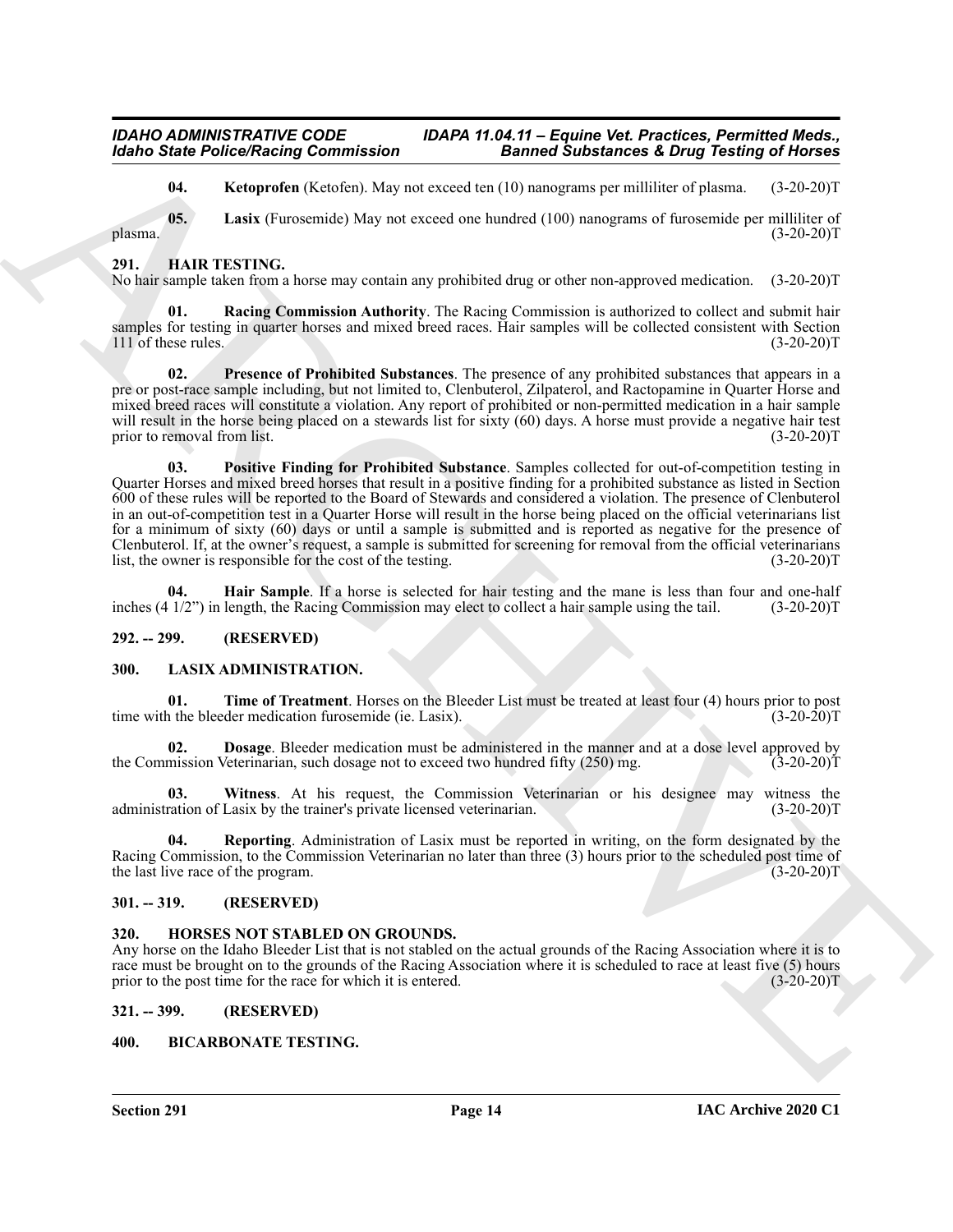<span id="page-14-6"></span>**01. Administration Prohibited**. No bicarbonate-containing substance or alkalizing substance that effectively alters the serum or plasma pH or concentration of bicarbonates or carbon dioxide in a horse may be administered to a horse on race day. (3-20-20)T

<span id="page-14-8"></span>**02. Positive Test Level**. Test samples collected from a horse either before or within one (1) hour following a race may not exceed thirty-seven point zero (37.0) millimoles of total carbon dioxide concentration per liter of serum or plasma. A serum total carbon dioxide level exceeding this value constitutes a positive test.

 $(3-20-20)T$ 

<span id="page-14-7"></span>**03. Collection of Test Samples**. The Commission Veterinarian, the Board of Stewards, or the Executive Director acting on behalf of the Racing Commission may at their discretion and at any time order the collection of test samples from any horses ordered to the test area to determine the serum or plasma pH or concentration of bicarbonate, carbon dioxide, or electrolytes. A sample consisting of at least thirteen (13) ml in a SST tube must be taken from any horse either just prior to a race or up to one (1) hour after a race to determine the serum total carbon dioxide concentration. If the primary testing laboratory finds that the total carbon dioxide levels in the tubes exceed the standard test values of thirty-seven point zero  $(37.0)$  millimoles per liter, this may be grounds for disciplinary action.  $(3-20-20)$ disciplinary action.

<span id="page-14-9"></span>**04. Split Sample Testing Prohibited**. When taking samples for total carbon dioxide levels, split samples are prohibited. The procedures for split sample testing does not apply to bicarbonate testing procedures.

 $(3-20-20)T$ 

#### <span id="page-14-0"></span>**401. -- 499. (RESERVED)**

#### <span id="page-14-16"></span><span id="page-14-1"></span>**500. PROTECTION OF HORSES.**

The Trainer, groom and any other person having charge, custody or care of a horse is obligated to properly protect the horse and guard it against actual or attempted administration of drugs. If the Stewards find that any person has failed to properly protect and guard a horse, they may impose such penalty and take such other action as they deem proper.  $(3-20-20)T$ 

#### <span id="page-14-10"></span><span id="page-14-2"></span>**501. ILLEGAL PRACTICES BY TRAINER.**

<span id="page-14-12"></span><span id="page-14-11"></span>**01. Disciplinary Sanctions**. A trainer who is found to have committed illegal practices under the statutes or rules, or both, that govern live horse racing in Idaho is subject to disciplinary sanctions, which may be levied by a fine up to two thousand five hundred dollars (\$2,500), license suspension or license revocation.

 $(3-20-20)T$ 

Identified State Perform State into the phase of the state and scheme of the state into the state into the state into the state into the state into the state into the state into the state into the state into the state in **02. Disqualification for Non-Permitted Substance**. If a horse tests positive for any substance (medication, drug, chemical, narcotic, anesthetic, or analgesic) not specifically permitted by these rules by either a pre- or post-race laboratory test, that horse is deemed ineligible to have raced in the race and will be disqualified retroactively to the start of the affected race. If such disqualification occurs, the horse's owner(s) shall, within five (5) calendar days, return the entire amount of the purse or sweepstakes or trophy that was awarded in the affected race and the same will be redistributed. If the affected race is a qualifying race for a subsequent race and if a horse is disqualified, the eligibility of other horses that ran in the affected race and that have started in the subsequent race before announcement of such disqualification will not in any way be affected.  $(3-20-20)$ T

#### <span id="page-14-3"></span>**502. -- 599. (RESERVED)**

#### <span id="page-14-13"></span><span id="page-14-4"></span>**600. NON-APPROVED MEDICATION.**

<span id="page-14-14"></span>**01. Administration by Owner or Trainer**. A horse owner or trainer found to have administered any non-approved medication substances is in violation of these rules. (3-20-20)T

<span id="page-14-15"></span>**02. Clenbuterol**. A finding of Clenbuterol is prohibited in blood, urine, saliva, hair, or any other acceptable specimen. (3-20-20)T

#### <span id="page-14-5"></span>**601. -- 699. (RESERVED)**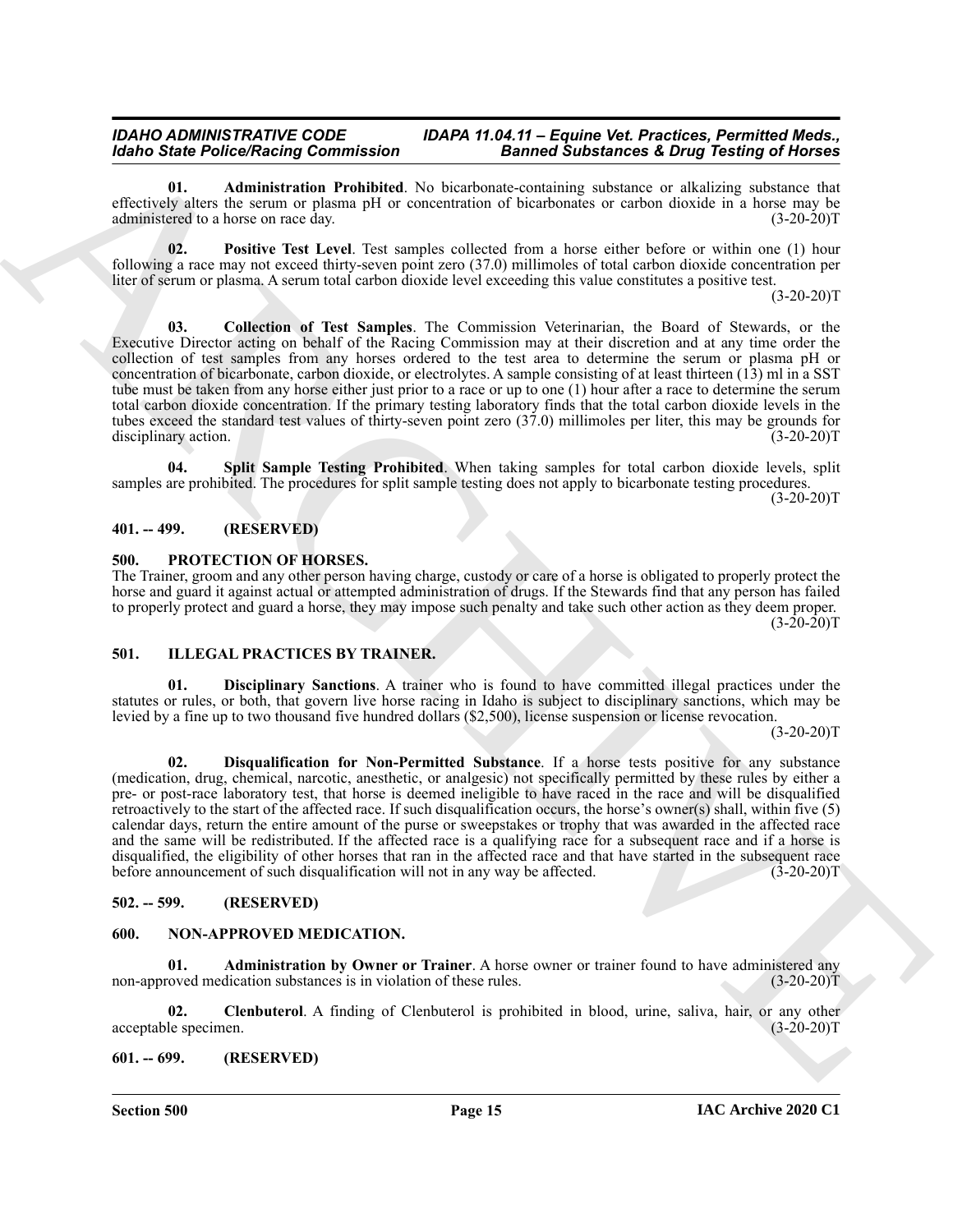#### <span id="page-15-10"></span><span id="page-15-8"></span><span id="page-15-6"></span><span id="page-15-0"></span>**700. MEDICATION REPORT FORM.**

| 700.<br><b>MEDICATION REPORT FORM.</b><br>01.<br>Submission of Medication Report Form. All practicing licensed Veterinarians must submit daily<br>to the Commission Veterinarian a Medication Report Form furnished by the Racing Commission.<br>02.<br><b>Content of Medication Report Form.</b> The form must contain the following information:<br>The name, age, sex and breed of the horse;<br>a.<br>The permitted drug used;<br>b.<br>The time the permitted drug was administered; and<br>c.<br>The route and dosage of the administration.<br>d.<br>Signed and Dated. The report must be dated and signed by the licensed Veterinarian so<br>03.<br>administering the medication.<br><b>Confidential.</b> Any such report is confidential and its content may not be disclosed except in a<br>04.<br>proceeding before the Stewards or the Racing Commission or in the exercise of the Racing Commission's<br>jurisdiction.<br>(RESERVED)<br>$701. - 989.$<br>PENALTIES.<br>990.<br>Any person violating any of the provision of these rules is subject to the penalties provided for in Title 54, Chapter 25<br>Idaho Code and any of the Racing Commission rules.<br>$991. - 994.$<br>(RESERVED)<br>VIOLATIONS.<br>995.<br>Any person violating any of the provisions of these rules is subject to the penalties provided for in Title 54, Chapter<br>25, Idaho Code and any of the Racing Commission rules.<br>First Violation. The first violation of these rules will result in the issuance of a fine to the horse's<br>01.<br>Trainer and such other penalty deemed appropriate.<br>Second Violation. The second violation of this chapter by the same Trainer during the same<br>02.<br>calendar year will result in a suspension, a fine and such other penalty deemed appropriate.<br>Third Violation. A third violation of this chapter will be referred to the Racing Commission for<br>03.<br>appropriate action up to and including revocation of license.<br>04.<br>Not Detected. If a Non-Steroidal Anti-inflammatory Drug other than DMSO is not detected in the<br>urine or in any other specimen taken from a horse authorized to use the Non-Steroidal Anti-Inflammatory Drug, a<br>fine up to five hundred dollars (\$500) may be imposed upon the horse's Trainer without loss of purse.<br>05.<br><b>Detected.</b> If a Non-Steroidal Anti-Inflammatory Drug is detected in the urine or in any other<br>specimen taken from a horse not authorized to use the Non-Steroidal Anti-Inflammatory Drug, the violation will<br>result in loss of purse and the horse's Trainer is subject to such penalties deemed appropriate.<br>996. -- 999.<br>(RESERVED) | <b>Idaho State Police/Racing Commission</b> | <b>Banned Substances &amp; Drug Testing of Horses</b> |               |
|------------------------------------------------------------------------------------------------------------------------------------------------------------------------------------------------------------------------------------------------------------------------------------------------------------------------------------------------------------------------------------------------------------------------------------------------------------------------------------------------------------------------------------------------------------------------------------------------------------------------------------------------------------------------------------------------------------------------------------------------------------------------------------------------------------------------------------------------------------------------------------------------------------------------------------------------------------------------------------------------------------------------------------------------------------------------------------------------------------------------------------------------------------------------------------------------------------------------------------------------------------------------------------------------------------------------------------------------------------------------------------------------------------------------------------------------------------------------------------------------------------------------------------------------------------------------------------------------------------------------------------------------------------------------------------------------------------------------------------------------------------------------------------------------------------------------------------------------------------------------------------------------------------------------------------------------------------------------------------------------------------------------------------------------------------------------------------------------------------------------------------------------------------------------------------------------------------------------------------------------------------------------------------------------------------------------------------------------------------------------------------------------------------------------------------------------------------------------------------------------------------------------------------------------------------------------------------------------------------------------------------------------------------------------------------------|---------------------------------------------|-------------------------------------------------------|---------------|
|                                                                                                                                                                                                                                                                                                                                                                                                                                                                                                                                                                                                                                                                                                                                                                                                                                                                                                                                                                                                                                                                                                                                                                                                                                                                                                                                                                                                                                                                                                                                                                                                                                                                                                                                                                                                                                                                                                                                                                                                                                                                                                                                                                                                                                                                                                                                                                                                                                                                                                                                                                                                                                                                                          |                                             |                                                       |               |
|                                                                                                                                                                                                                                                                                                                                                                                                                                                                                                                                                                                                                                                                                                                                                                                                                                                                                                                                                                                                                                                                                                                                                                                                                                                                                                                                                                                                                                                                                                                                                                                                                                                                                                                                                                                                                                                                                                                                                                                                                                                                                                                                                                                                                                                                                                                                                                                                                                                                                                                                                                                                                                                                                          |                                             |                                                       | $(3-20-20)T$  |
|                                                                                                                                                                                                                                                                                                                                                                                                                                                                                                                                                                                                                                                                                                                                                                                                                                                                                                                                                                                                                                                                                                                                                                                                                                                                                                                                                                                                                                                                                                                                                                                                                                                                                                                                                                                                                                                                                                                                                                                                                                                                                                                                                                                                                                                                                                                                                                                                                                                                                                                                                                                                                                                                                          |                                             |                                                       | $(3-20-20)T$  |
|                                                                                                                                                                                                                                                                                                                                                                                                                                                                                                                                                                                                                                                                                                                                                                                                                                                                                                                                                                                                                                                                                                                                                                                                                                                                                                                                                                                                                                                                                                                                                                                                                                                                                                                                                                                                                                                                                                                                                                                                                                                                                                                                                                                                                                                                                                                                                                                                                                                                                                                                                                                                                                                                                          |                                             |                                                       | $(3-20-20)T$  |
|                                                                                                                                                                                                                                                                                                                                                                                                                                                                                                                                                                                                                                                                                                                                                                                                                                                                                                                                                                                                                                                                                                                                                                                                                                                                                                                                                                                                                                                                                                                                                                                                                                                                                                                                                                                                                                                                                                                                                                                                                                                                                                                                                                                                                                                                                                                                                                                                                                                                                                                                                                                                                                                                                          |                                             |                                                       | $(3-20-20)T$  |
|                                                                                                                                                                                                                                                                                                                                                                                                                                                                                                                                                                                                                                                                                                                                                                                                                                                                                                                                                                                                                                                                                                                                                                                                                                                                                                                                                                                                                                                                                                                                                                                                                                                                                                                                                                                                                                                                                                                                                                                                                                                                                                                                                                                                                                                                                                                                                                                                                                                                                                                                                                                                                                                                                          |                                             |                                                       | $(3-20-20)T$  |
|                                                                                                                                                                                                                                                                                                                                                                                                                                                                                                                                                                                                                                                                                                                                                                                                                                                                                                                                                                                                                                                                                                                                                                                                                                                                                                                                                                                                                                                                                                                                                                                                                                                                                                                                                                                                                                                                                                                                                                                                                                                                                                                                                                                                                                                                                                                                                                                                                                                                                                                                                                                                                                                                                          |                                             |                                                       | $(3-20-20)T$  |
|                                                                                                                                                                                                                                                                                                                                                                                                                                                                                                                                                                                                                                                                                                                                                                                                                                                                                                                                                                                                                                                                                                                                                                                                                                                                                                                                                                                                                                                                                                                                                                                                                                                                                                                                                                                                                                                                                                                                                                                                                                                                                                                                                                                                                                                                                                                                                                                                                                                                                                                                                                                                                                                                                          |                                             |                                                       | $(3-20-20)T$  |
|                                                                                                                                                                                                                                                                                                                                                                                                                                                                                                                                                                                                                                                                                                                                                                                                                                                                                                                                                                                                                                                                                                                                                                                                                                                                                                                                                                                                                                                                                                                                                                                                                                                                                                                                                                                                                                                                                                                                                                                                                                                                                                                                                                                                                                                                                                                                                                                                                                                                                                                                                                                                                                                                                          |                                             |                                                       | $(3-20-20)T$  |
|                                                                                                                                                                                                                                                                                                                                                                                                                                                                                                                                                                                                                                                                                                                                                                                                                                                                                                                                                                                                                                                                                                                                                                                                                                                                                                                                                                                                                                                                                                                                                                                                                                                                                                                                                                                                                                                                                                                                                                                                                                                                                                                                                                                                                                                                                                                                                                                                                                                                                                                                                                                                                                                                                          |                                             |                                                       |               |
|                                                                                                                                                                                                                                                                                                                                                                                                                                                                                                                                                                                                                                                                                                                                                                                                                                                                                                                                                                                                                                                                                                                                                                                                                                                                                                                                                                                                                                                                                                                                                                                                                                                                                                                                                                                                                                                                                                                                                                                                                                                                                                                                                                                                                                                                                                                                                                                                                                                                                                                                                                                                                                                                                          |                                             |                                                       | $(3-20-20)T$  |
|                                                                                                                                                                                                                                                                                                                                                                                                                                                                                                                                                                                                                                                                                                                                                                                                                                                                                                                                                                                                                                                                                                                                                                                                                                                                                                                                                                                                                                                                                                                                                                                                                                                                                                                                                                                                                                                                                                                                                                                                                                                                                                                                                                                                                                                                                                                                                                                                                                                                                                                                                                                                                                                                                          |                                             |                                                       |               |
|                                                                                                                                                                                                                                                                                                                                                                                                                                                                                                                                                                                                                                                                                                                                                                                                                                                                                                                                                                                                                                                                                                                                                                                                                                                                                                                                                                                                                                                                                                                                                                                                                                                                                                                                                                                                                                                                                                                                                                                                                                                                                                                                                                                                                                                                                                                                                                                                                                                                                                                                                                                                                                                                                          |                                             |                                                       | $(3-20-20)T$  |
|                                                                                                                                                                                                                                                                                                                                                                                                                                                                                                                                                                                                                                                                                                                                                                                                                                                                                                                                                                                                                                                                                                                                                                                                                                                                                                                                                                                                                                                                                                                                                                                                                                                                                                                                                                                                                                                                                                                                                                                                                                                                                                                                                                                                                                                                                                                                                                                                                                                                                                                                                                                                                                                                                          |                                             |                                                       | $(3-20-20)T$  |
|                                                                                                                                                                                                                                                                                                                                                                                                                                                                                                                                                                                                                                                                                                                                                                                                                                                                                                                                                                                                                                                                                                                                                                                                                                                                                                                                                                                                                                                                                                                                                                                                                                                                                                                                                                                                                                                                                                                                                                                                                                                                                                                                                                                                                                                                                                                                                                                                                                                                                                                                                                                                                                                                                          |                                             |                                                       | $(3-20-20)$ T |
|                                                                                                                                                                                                                                                                                                                                                                                                                                                                                                                                                                                                                                                                                                                                                                                                                                                                                                                                                                                                                                                                                                                                                                                                                                                                                                                                                                                                                                                                                                                                                                                                                                                                                                                                                                                                                                                                                                                                                                                                                                                                                                                                                                                                                                                                                                                                                                                                                                                                                                                                                                                                                                                                                          |                                             |                                                       | $(3-20-20)T$  |
|                                                                                                                                                                                                                                                                                                                                                                                                                                                                                                                                                                                                                                                                                                                                                                                                                                                                                                                                                                                                                                                                                                                                                                                                                                                                                                                                                                                                                                                                                                                                                                                                                                                                                                                                                                                                                                                                                                                                                                                                                                                                                                                                                                                                                                                                                                                                                                                                                                                                                                                                                                                                                                                                                          |                                             |                                                       | $(3-20-20)T$  |
|                                                                                                                                                                                                                                                                                                                                                                                                                                                                                                                                                                                                                                                                                                                                                                                                                                                                                                                                                                                                                                                                                                                                                                                                                                                                                                                                                                                                                                                                                                                                                                                                                                                                                                                                                                                                                                                                                                                                                                                                                                                                                                                                                                                                                                                                                                                                                                                                                                                                                                                                                                                                                                                                                          |                                             |                                                       | $(3-20-20)T$  |
|                                                                                                                                                                                                                                                                                                                                                                                                                                                                                                                                                                                                                                                                                                                                                                                                                                                                                                                                                                                                                                                                                                                                                                                                                                                                                                                                                                                                                                                                                                                                                                                                                                                                                                                                                                                                                                                                                                                                                                                                                                                                                                                                                                                                                                                                                                                                                                                                                                                                                                                                                                                                                                                                                          |                                             |                                                       |               |
|                                                                                                                                                                                                                                                                                                                                                                                                                                                                                                                                                                                                                                                                                                                                                                                                                                                                                                                                                                                                                                                                                                                                                                                                                                                                                                                                                                                                                                                                                                                                                                                                                                                                                                                                                                                                                                                                                                                                                                                                                                                                                                                                                                                                                                                                                                                                                                                                                                                                                                                                                                                                                                                                                          |                                             |                                                       |               |

#### <span id="page-15-9"></span><span id="page-15-7"></span><span id="page-15-1"></span>**701. -- 989. (RESERVED)**

#### <span id="page-15-11"></span><span id="page-15-2"></span>**990. PENALTIES.**

#### <span id="page-15-3"></span>**991. -- 994. (RESERVED)**

#### <span id="page-15-17"></span><span id="page-15-16"></span><span id="page-15-14"></span><span id="page-15-12"></span><span id="page-15-4"></span>**995. VIOLATIONS.**

#### <span id="page-15-15"></span><span id="page-15-13"></span><span id="page-15-5"></span>**996. -- 999. (RESERVED)**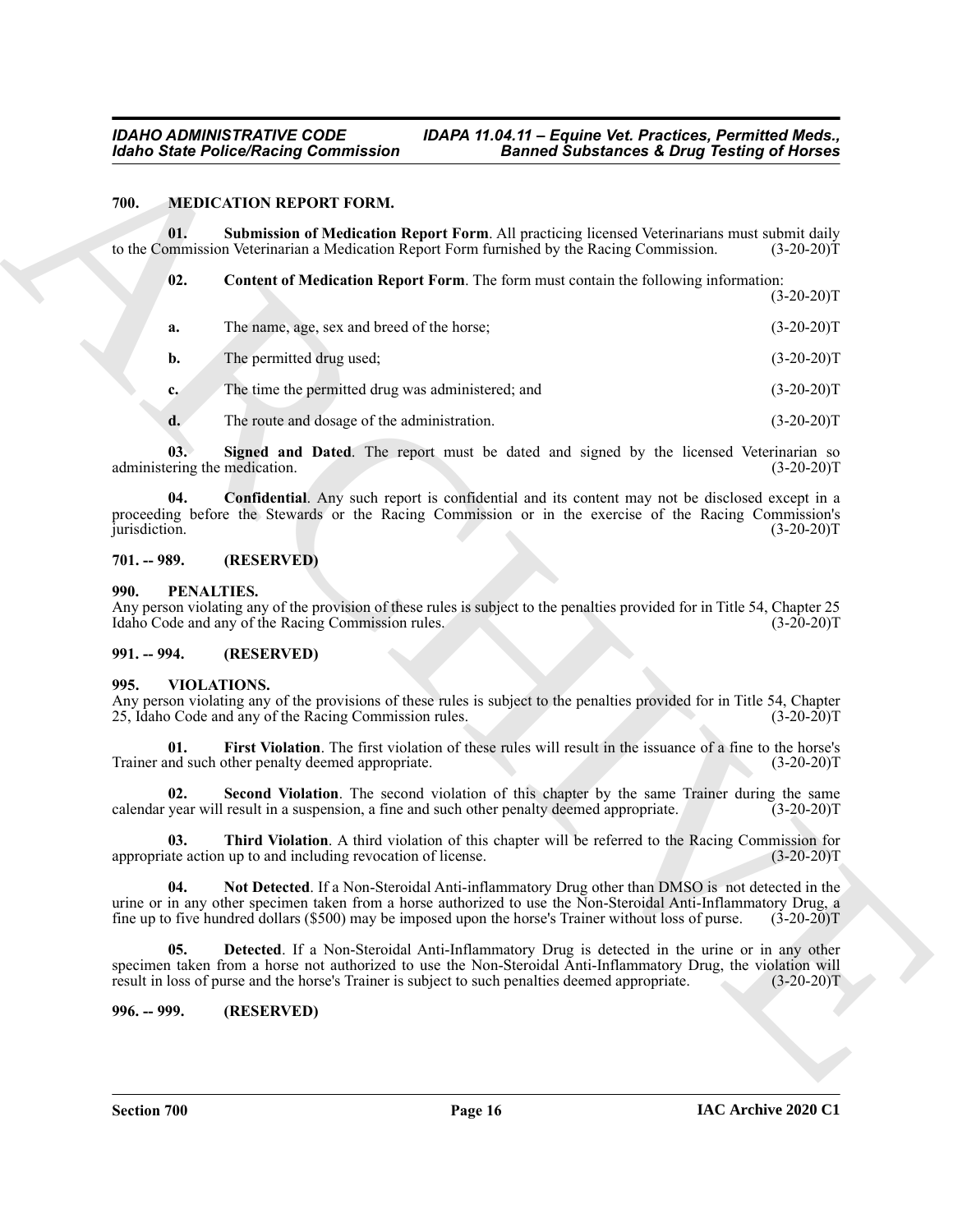# *Subject Index*

#### **A**

Administration Of Non-Injectable Substances 6 Non-Prescription 6 Nutritional Supplement 6 Prescription 6 Anti-Ulcer Medications 7 Cimetidine (Tagamet®) 7 Omeprazole (Gastrogard®) 7 Ranitidine (Zantac®) 7 Approval Of Non-Steroidal Anti-Inflammatory Drug Request 11 Professional Diagnosis 12 Professional Judgment 12 Authority Of The Commission Veterinarian 5

#### **B**

Banned Substances 6 Administration by Veterinarians 6 Banned Substances 6 Bicarbonate Testing 14 Administration Prohibited 15 Collection of Test Samples 15 Positive Test Level 15 Split Sample Testing Prohibited 15 Bleeder Treatment 12 Bleeders 12 Lasix 12 Premarin 12 Written Approval Needed 12 Blood Samples 13 Flunixin 13 Ketoprofen 14 Lasix 14 Mechlofenamic Acid 13 Phenylbutazone 13

#### **C** Chain Of Custody 11

**D** Daily Racing Program 12 Definitions & Abbreviations 4 Bleeder List 4 Calendar Year 4 Colt 4 Commission Veterinarian 4 DMSO 4 Filly 4 Gelding 4 Horse 4 Hypodermics 4 Inspection of Horses 4 Mare 4 Medication Report Form 4

Needle & Syringe 4 Owner 4 Penalties 4 Primary Laboratory 4 Prohibited Substances 4 Racing Association 5 Racing Condition 5 Referee Laboratory 5 Sample 5 Split Sample 5 Suspension 5 Test Area 5 Trainer 5 Veterinarian 5 Veterinarian's List 5 Veterinarians' Reports 5 Determination Of Sample 9 Less Than The Minimum 9 Minimum Sample 9 More Than The Minimum 9

#### **E**

Enter, Search & Inspect 5 Environmental Contaminants & Substances Of Human Use 7 Caffeine 7 Positive Test 7 Expiration Of Approval, Non-Steroidal Anti-inflammatory Drug 12

#### **H**

Hair Testing 14 Hair Sample 14 Positive Finding for Prohibited Substance 14 Presence of Prohibited Substances 14 Racing Commission Authority 14 Horses Not Stabled On Grounds 14 Hypodermic Needles 6 Disposable Needles 6 Medical Condition 6 Possession Prohibited 6

#### **I**

Idaho Bleeder List 13 Bleeder 13 Bleeder from Another Jurisdiction 13 Placed on Idaho Bleeder List 13 Removal from Bleeder List 13 Illegal Practices By Trainer 15 Disciplinary Sanctions 15 Disqualification for Non-Permitted Substance 15

#### **L**

Laboratory Minimum Standards 7 Instrumentation for Screening 8 Lab Accreditation 8 Standards of Detection 8 Lasix Administration 14 Dosage 14 Reporting 14 Time of Treatment 14 Witness 14 Legal Authority 4

#### **M**

Medication Report Form 16 Confidential 16 Content of Medication Report Form 16 Signed & Dated 16 Submission of Medication Report Form 16 Medications 7 Location 7 Taking Samples 7 Testing 7

### **N**

[A](#page-5-8)dministration Chemical Control (State Syring) a considerable de mais de la considerable de mais de la considerable de mais de mais de la considerable de mais de la considerable de mais de la considerable de mais de la co Non-Approved Medication 15 Administration by Owner or Trainer 15 Clenbuterol 15 Non-Permitted Medication 7 Non-Steroidal Anti-Inflammatory Drug Administration 12 Non-Steroidal Anti-Inflammatory Drug Request Form 11 Filing 11 Name of Drug Requested 11 Name of Horse 11 Name of Trainer & Veterinarian 11 Nature of Injury 11 Signature 11 Non-Steroidal Anti-Inflammatory Drugs 11 Exception 11 Posted 11 Procedures 11

**O** Out-Of-Competition Testing 8 Conditions for Racing Commission Request 8 Horse Selection 8 Penalties 9 Qualified Horse 8 Racing Commission Authority to Request Test 8 Refusal to Submit 8